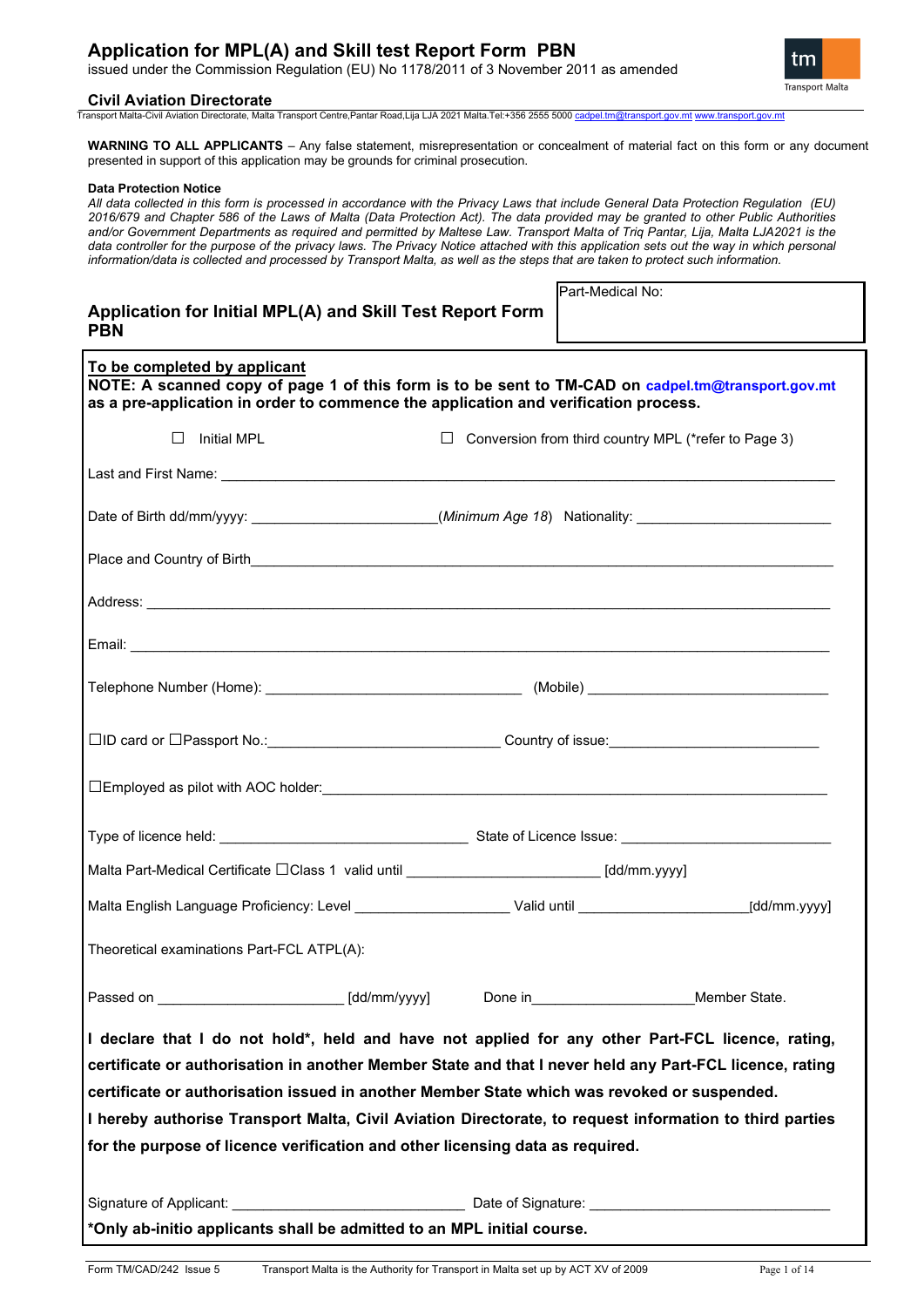# **Application for Part-FCL MPL Initial Issue PBN**

**Applicant Full Name and Part-Medical No:**

| Complete if applicable                                                                                                                                                                                                                                                                                                   |
|--------------------------------------------------------------------------------------------------------------------------------------------------------------------------------------------------------------------------------------------------------------------------------------------------------------------------|
| To be Completed by ATO and signed by Head of Training                                                                                                                                                                                                                                                                    |
|                                                                                                                                                                                                                                                                                                                          |
|                                                                                                                                                                                                                                                                                                                          |
| MPL course start date: ___________________________________ MPL course completion date: ______________________________                                                                                                                                                                                                    |
|                                                                                                                                                                                                                                                                                                                          |
| Hours: ________________________ for relevant type rating and Hours: ________________ (minimum 5 hours) UPRT theoretical                                                                                                                                                                                                  |
| knowledge instruction in accordance with FCL.745.A.                                                                                                                                                                                                                                                                      |
| <b>Competency Based Training</b><br>Competency based flying training conducted in a multi-crew operational environment Hours: _______ Minimum 240                                                                                                                                                                        |
| hours                                                                                                                                                                                                                                                                                                                    |
| <b>Phase 1 Core Flying Skills</b><br>Specific basic single-pilot training in an aeroplane completed on <b>Supering Company of the set of the set of the set of the set of the set of the set of the set of the set of the set of the set of the set of the set of the</b>                                                |
| <b>Phase 2 Basic</b>                                                                                                                                                                                                                                                                                                     |
| <b>Phase 3 Intermediate</b>                                                                                                                                                                                                                                                                                              |
| Application of multi-engine turbine aeroplanes certified as a high performance aeroplane in accordance with Part-21                                                                                                                                                                                                      |
|                                                                                                                                                                                                                                                                                                                          |
| <b>Phase 4 Advanced</b>                                                                                                                                                                                                                                                                                                  |
| Training included MCC $\Box$ and type rating training on type $\_\_\_\_\_\_\_$                                                                                                                                                                                                                                           |
| □ Flight Experience in actual flight training included all the experience requirements of Subpart H                                                                                                                                                                                                                      |
| □ Flight Experience in actual flight training included UPRT flight instruction in accordance with FCL.745.A                                                                                                                                                                                                              |
| $\Box$ Flight Experience in actual flight training included aeroplane UPRT exercises in accordance with FCL.725.A(c)                                                                                                                                                                                                     |
| $\Box$ Flight Experience in actual flight training included night flying                                                                                                                                                                                                                                                 |
| $\Box$ Flight Experience in actual flight training included flight solely by reference to instruments                                                                                                                                                                                                                    |
| $\Box$ Flight Experience in actual flight training included the experience required to achieve the relevant airmanship                                                                                                                                                                                                   |
| <b>Base Training:</b>                                                                                                                                                                                                                                                                                                    |
| Aircraft Type __________________Registration Number __________________Date _________________Location ______________                                                                                                                                                                                                      |
| Base Training Number of take-offs and landings: ________________________________Minimum 12 take-offs and landings                                                                                                                                                                                                        |
| Note: Those take-offs and landings may be reduced to at least six, provided that TMCAD are provided the below:<br>(a) a procedure to assess the required level of competency of the student pilot; and<br>(b) a process to ensure that corrective action is taken if in-training evaluation indicates the need to do so. |
| Recommendation for Skill Test - The ATO confirms that the applicant has completed the training required by<br>the approved syllabus, and recommends the applicant for the Skill test                                                                                                                                     |
| Is ATO part of a commercial air transport operator certified in accordance with Part-ORO? $\Box$ Yes $\Box$ No                                                                                                                                                                                                           |
| If No name of a commercial air transport operator certified in accordance with Part-ORO with which ATO has a specified                                                                                                                                                                                                   |
|                                                                                                                                                                                                                                                                                                                          |
| The applicant was admitted to this course as ab-initio entrant.                                                                                                                                                                                                                                                          |
|                                                                                                                                                                                                                                                                                                                          |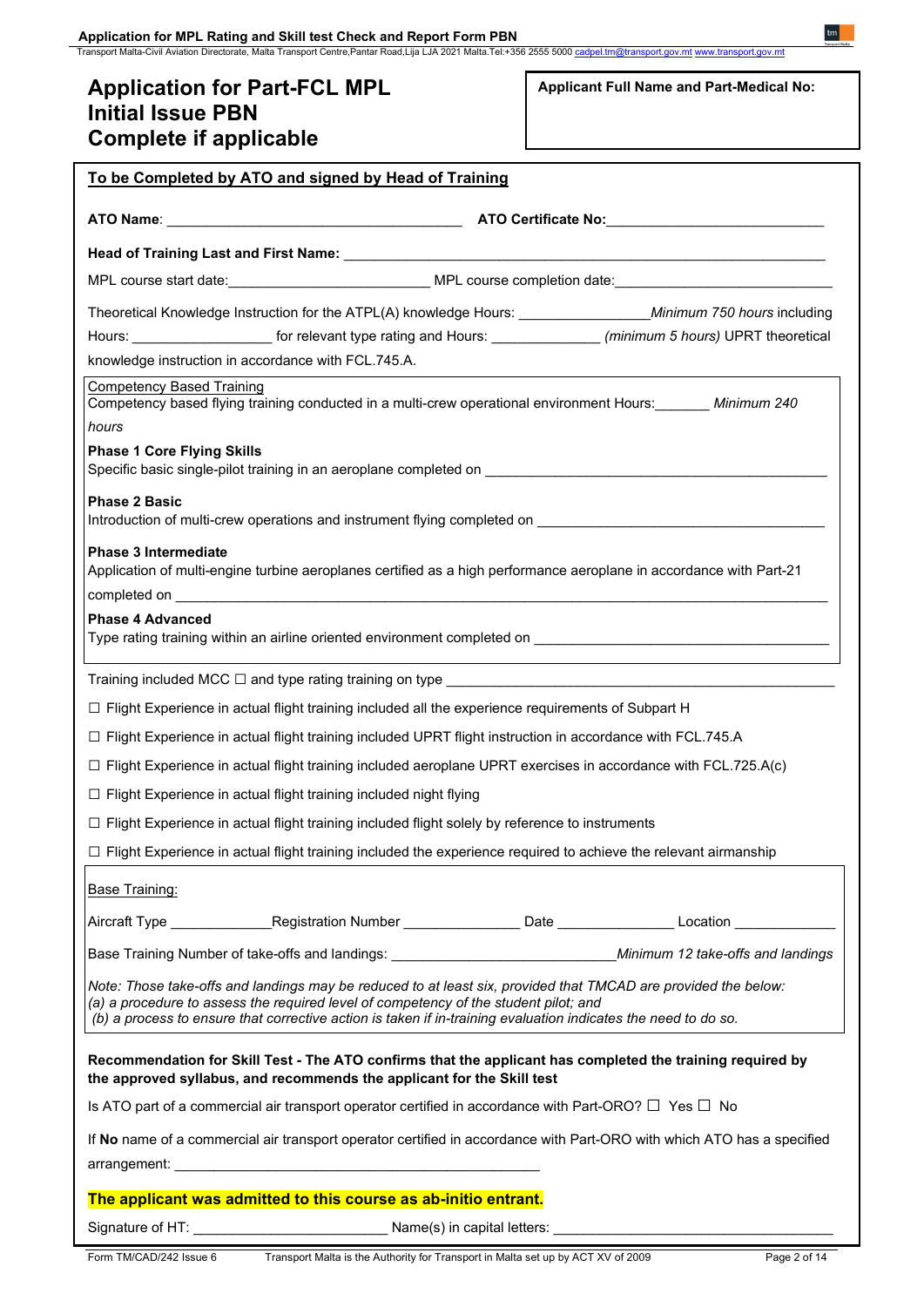**Application for MPL Rating and Skill test Check and Report Form PBN**

Transport Malta-Civil Aviation Directorate, Malta Transport Centre,Pantar Road,Lija LJA 2021 Malta.Tel:+356 2555 5000 <u>[cadpel.tm@transport.gov.mt](mailto:cadpel.tm@transport.gov.mt) www.transport.gov.m</u>t

# **Application for MPL Conversion from 3rd Country ICAO MPL to Malta MPL(A) Complete if applicable**

**Applicant Full Name and Part-Medical No:**

# **PBN**

| To be Completed by Applicant holder of an ICAO MPL                                                                                                                                                                                                                                                                       |                                                                                                                |
|--------------------------------------------------------------------------------------------------------------------------------------------------------------------------------------------------------------------------------------------------------------------------------------------------------------------------|----------------------------------------------------------------------------------------------------------------|
| Details of 3rd Country ICAO MPL:                                                                                                                                                                                                                                                                                         |                                                                                                                |
|                                                                                                                                                                                                                                                                                                                          | ICAO Annex 1 MPL Type Rating: _______________________________ICAO MPL Licence Number: _______________________  |
|                                                                                                                                                                                                                                                                                                                          |                                                                                                                |
|                                                                                                                                                                                                                                                                                                                          |                                                                                                                |
|                                                                                                                                                                                                                                                                                                                          |                                                                                                                |
| Verification lettter from ICAO State showing the validity of your licence dated _______________(within the last 6 months<br>from application date)                                                                                                                                                                       |                                                                                                                |
| <b>Flying experience:</b>                                                                                                                                                                                                                                                                                                |                                                                                                                |
| Total Flight on aeroplanes:                                                                                                                                                                                                                                                                                              |                                                                                                                |
|                                                                                                                                                                                                                                                                                                                          | Flight time in multi-pilot operation: __________________________________Hrs on Type aeroplane: _______________ |
| Instrument Flight Time:                                                                                                                                                                                                                                                                                                  |                                                                                                                |
|                                                                                                                                                                                                                                                                                                                          |                                                                                                                |
| Cross-country flight time as PIC or PICUS:                                                                                                                                                                                                                                                                               |                                                                                                                |
|                                                                                                                                                                                                                                                                                                                          | Competency based flying training conducted in a multicrew operational environment Hours: Minimum 240 hours     |
|                                                                                                                                                                                                                                                                                                                          |                                                                                                                |
|                                                                                                                                                                                                                                                                                                                          |                                                                                                                |
| <b>Base Training:</b>                                                                                                                                                                                                                                                                                                    |                                                                                                                |
|                                                                                                                                                                                                                                                                                                                          |                                                                                                                |
|                                                                                                                                                                                                                                                                                                                          |                                                                                                                |
|                                                                                                                                                                                                                                                                                                                          |                                                                                                                |
|                                                                                                                                                                                                                                                                                                                          |                                                                                                                |
| Base Training Number of take-offs and landings: ________________________________Minimum 12 take-offs and landings                                                                                                                                                                                                        |                                                                                                                |
| Note: Those take-offs and landings may be reduced to at least six, provided that TMCAD are provided the below:<br>(a) a procedure to assess the required level of competency of the student pilot; and<br>(b) a process to ensure that corrective action is taken if in-training evaluation indicates the need to do so. |                                                                                                                |
|                                                                                                                                                                                                                                                                                                                          |                                                                                                                |
|                                                                                                                                                                                                                                                                                                                          |                                                                                                                |
|                                                                                                                                                                                                                                                                                                                          |                                                                                                                |
|                                                                                                                                                                                                                                                                                                                          |                                                                                                                |
|                                                                                                                                                                                                                                                                                                                          |                                                                                                                |
|                                                                                                                                                                                                                                                                                                                          |                                                                                                                |
|                                                                                                                                                                                                                                                                                                                          |                                                                                                                |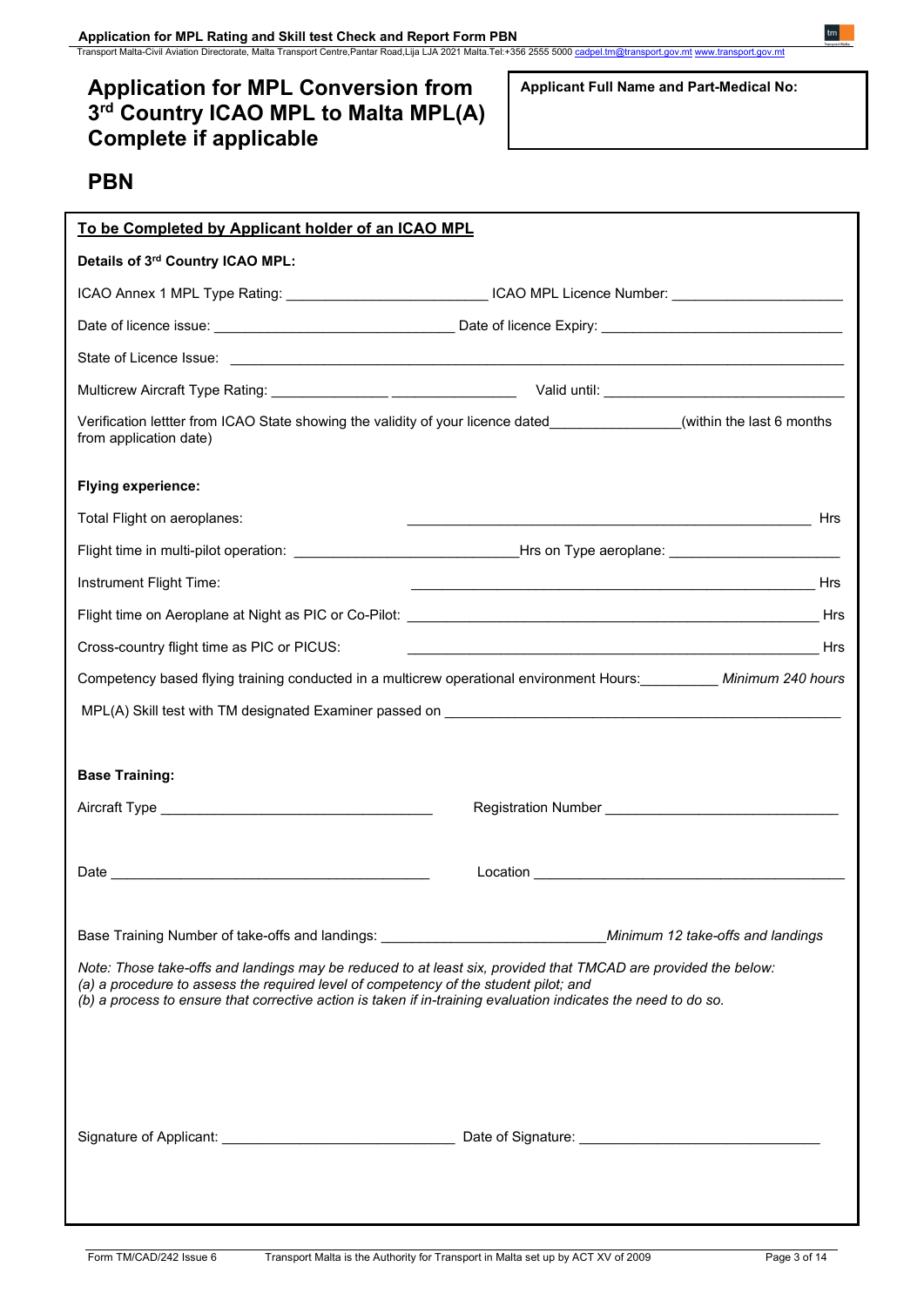# **Application for MPL(A) Skill test/ and Report Form PBN**

**Applicant Full Name and Part-Medical No:**

| <b>Multi-pilot Aeroplanes and</b><br>Single-pilot high-performance<br>complex aeroplanes |                                                                                                                                                                                                                                                                                                                                                                                                                                                             | <b>PRACTICAL TRAINING</b> |               |                                                      | ATPL / MPL / TYPE RATING<br><b>SKILL TEST OR PROF. CHECK</b> |                                             |
|------------------------------------------------------------------------------------------|-------------------------------------------------------------------------------------------------------------------------------------------------------------------------------------------------------------------------------------------------------------------------------------------------------------------------------------------------------------------------------------------------------------------------------------------------------------|---------------------------|---------------|------------------------------------------------------|--------------------------------------------------------------|---------------------------------------------|
|                                                                                          | <b>Manoeuvres/Procedures</b>                                                                                                                                                                                                                                                                                                                                                                                                                                | <b>FSTD</b>               | A             | Instructor<br>initials when<br>training<br>completed | Tested or<br>checked in<br>FSTD or A                         | Examiner initials<br>when test<br>completed |
| <b>SECTION 1</b>                                                                         |                                                                                                                                                                                                                                                                                                                                                                                                                                                             |                           |               |                                                      |                                                              |                                             |
| 1.                                                                                       | <b>Flight preparation</b>                                                                                                                                                                                                                                                                                                                                                                                                                                   | <b>OTD</b>                |               |                                                      |                                                              |                                             |
| 1.1                                                                                      | Performance calculation                                                                                                                                                                                                                                                                                                                                                                                                                                     | P                         |               |                                                      |                                                              |                                             |
| 1.2                                                                                      | Aeroplane external visual inspection; location of each<br>item and purpose of inspection                                                                                                                                                                                                                                                                                                                                                                    | OTD <sub>P#</sub>         | P             |                                                      |                                                              |                                             |
| 1.3                                                                                      | Cockpit inspection                                                                                                                                                                                                                                                                                                                                                                                                                                          | $P \rightarrow$           | $\rightarrow$ |                                                      |                                                              |                                             |
| 1.4                                                                                      | Use of checklist prior to starting engines, starting<br>procedures, radio and navigation equipment check,<br>setting<br>selection<br>and<br>of<br>navigation<br>and<br>communication frequencies                                                                                                                                                                                                                                                            | $P \rightarrow$           | $\rightarrow$ |                                                      | M                                                            |                                             |
| 1.5                                                                                      | Taxiing in compliance with air traffic control or<br>instructions of instructor                                                                                                                                                                                                                                                                                                                                                                             | $P \rightarrow$           | $\rightarrow$ |                                                      |                                                              |                                             |
| 1.6                                                                                      | Before take-off checks                                                                                                                                                                                                                                                                                                                                                                                                                                      | $P \rightarrow$           | $\rightarrow$ |                                                      | М                                                            |                                             |
| <b>SECTION 2</b>                                                                         |                                                                                                                                                                                                                                                                                                                                                                                                                                                             |                           |               |                                                      |                                                              |                                             |
|                                                                                          | <b>Take-offs</b>                                                                                                                                                                                                                                                                                                                                                                                                                                            |                           |               |                                                      |                                                              |                                             |
| 2.<br>2.1                                                                                | Normal take-offs with different flap settings, including<br>expedited take-off                                                                                                                                                                                                                                                                                                                                                                              | $P \rightarrow$           | $\rightarrow$ |                                                      |                                                              |                                             |
| $2.2*$                                                                                   | Instrument take-off; transition to instrument flight is<br>required during rotation or immediately after<br>becoming airborne                                                                                                                                                                                                                                                                                                                               | $P \rightarrow$           | $\rightarrow$ |                                                      |                                                              |                                             |
| 2.3                                                                                      | Crosswind take-off                                                                                                                                                                                                                                                                                                                                                                                                                                          | $P \rightarrow$           | $\rightarrow$ |                                                      |                                                              |                                             |
| 2.4                                                                                      | Take-off at maximum take-off mass (actual or<br>simulated maximum take-off mass)                                                                                                                                                                                                                                                                                                                                                                            | $P \rightarrow$           | $\rightarrow$ |                                                      |                                                              |                                             |
| 2.5                                                                                      | Take-offs with simulated engine failure:                                                                                                                                                                                                                                                                                                                                                                                                                    | $P \rightarrow$           | $\rightarrow$ |                                                      |                                                              |                                             |
| $2.5.1*$                                                                                 | shortly after reaching V2<br>(In aeroplanes which are not certificated as transport<br>category or commuter category aeroplanes, the<br>engine failure shall not be simulated until reaching a<br>minimum height of 500ft above runway end. In<br>aeroplanes having the same performance as a<br>transport category aeroplane regarding take-off mass<br>and density altitude, the instructor may simulate the<br>engine failure shortly after reaching V2) |                           |               |                                                      |                                                              |                                             |
| $2.5.2*$                                                                                 | between V1 and V2                                                                                                                                                                                                                                                                                                                                                                                                                                           | P                         | X             |                                                      | M<br>FFS only                                                |                                             |
| 2.6                                                                                      | Rejected take-off at a reasonable speed before<br>reaching V1                                                                                                                                                                                                                                                                                                                                                                                               | $P \rightarrow$           | $\rightarrow$ |                                                      | М                                                            |                                             |
| <b>SECTION 3</b>                                                                         |                                                                                                                                                                                                                                                                                                                                                                                                                                                             |                           |               |                                                      |                                                              |                                             |
| 3.                                                                                       | <b>Flight Manoeuvres and Procedures</b>                                                                                                                                                                                                                                                                                                                                                                                                                     |                           |               |                                                      |                                                              |                                             |
| 3.1                                                                                      | Flight manoeuvres and procedures<br>Manual flight with and without flight directors (no<br>autopilot, no autothrust/autothrottle, and at different<br>control laws, where applicable)                                                                                                                                                                                                                                                                       | $P\rightarrow$            | $\rightarrow$ |                                                      |                                                              |                                             |
| 3.1.1                                                                                    | At different speeds (including slow flight) and altitudes<br>within the FSTD training envelope                                                                                                                                                                                                                                                                                                                                                              | $P \rightarrow$           | $\rightarrow$ |                                                      |                                                              |                                             |
| 3.1.2                                                                                    | Steep turns using 45° bank, 180° to 360° left and right                                                                                                                                                                                                                                                                                                                                                                                                     | $P \rightarrow$           | $\rightarrow$ |                                                      |                                                              |                                             |
| 3.1.3                                                                                    | Turns with and without spoilers                                                                                                                                                                                                                                                                                                                                                                                                                             | $P \rightarrow$           | $\rightarrow$ |                                                      |                                                              |                                             |
| 3.1.4                                                                                    | Procedural instrument flying and manoeuvring<br>including instrument departure and arrival, and visual<br>approach                                                                                                                                                                                                                                                                                                                                          | $P \rightarrow$           | $\rightarrow$ |                                                      |                                                              |                                             |

 $t m$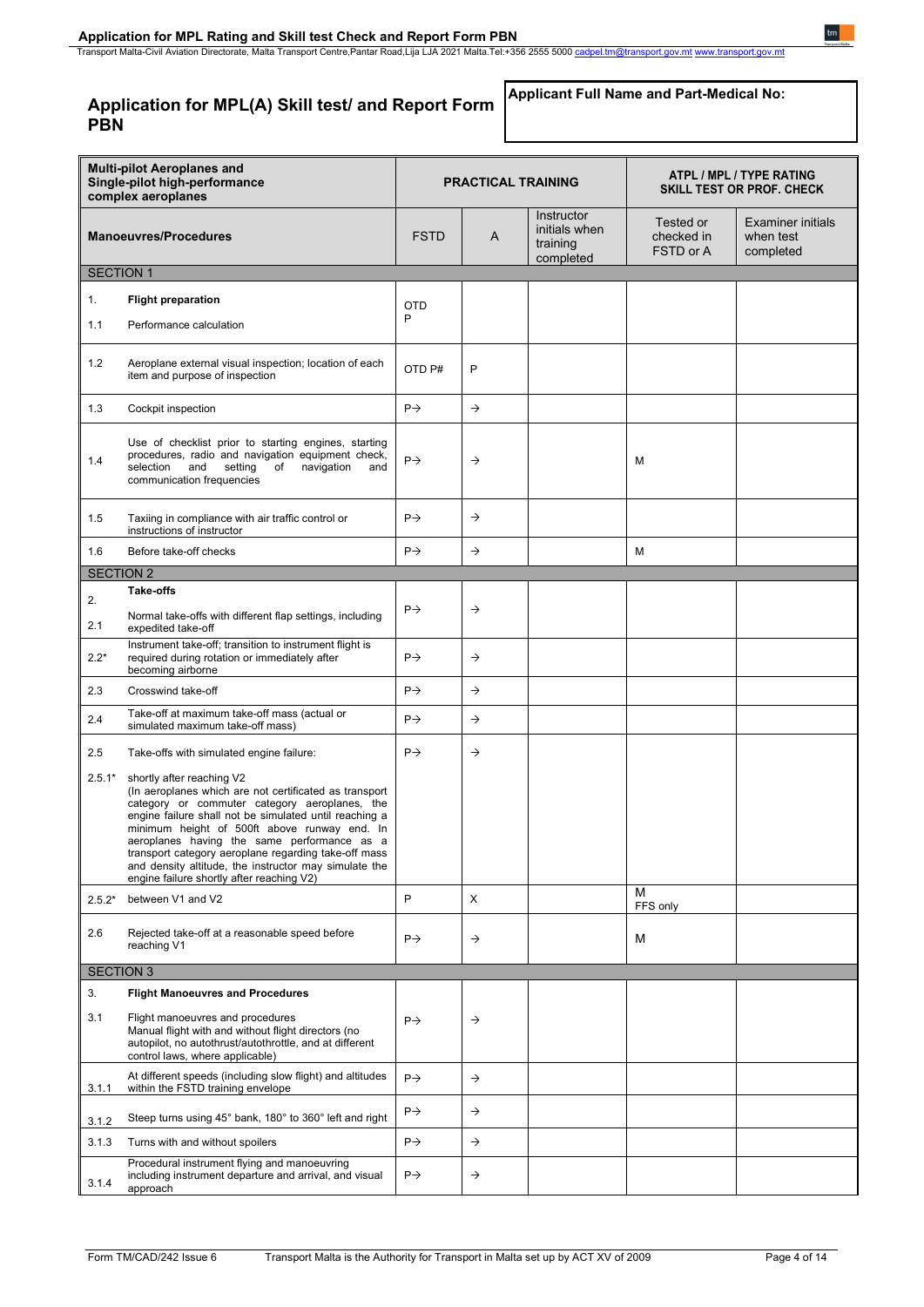**Application for MPL(A) Skill test/ and Report Form PBN**

# **Applicant Full Name and Part-Medical No:**

| <b>Multi-pilot Aeroplanes and</b><br>Single-pilot high-performance<br>complex aeroplanes |                                                                                                                                 | <b>PRACTICAL TRAINING</b> |                                                                                    |                                                   | <b>ATPL / MPL / TYPE RATING</b><br><b>SKILL TEST OR PROF. CHECK</b> |                                                                                                |  |
|------------------------------------------------------------------------------------------|---------------------------------------------------------------------------------------------------------------------------------|---------------------------|------------------------------------------------------------------------------------|---------------------------------------------------|---------------------------------------------------------------------|------------------------------------------------------------------------------------------------|--|
|                                                                                          | <b>Manoeuvres/Procedures</b>                                                                                                    | <b>FSTD</b>               | A                                                                                  | Instructor initials<br>when training<br>completed | Tested or checked in<br>FSTD or A                                   | Examiner initials when<br>test completed                                                       |  |
| 3.2                                                                                      | Tuck under and Mach buffets (if applicable),<br>and other specific flight characteristics of the<br>aeroplane (e.g. Dutch Roll) | $P \rightarrow$           | $\rightarrow$ X<br>An<br>aeroplane<br>shall not<br>be used<br>for this<br>exercise |                                                   | FFS only                                                            |                                                                                                |  |
| 3.3                                                                                      | Normal operation of systems and controls<br>engineer's panel (if applicable)                                                    | OTDP <sub>2</sub>         | $\rightarrow$                                                                      |                                                   |                                                                     |                                                                                                |  |
|                                                                                          | Normal and abnormal operations of following systems:                                                                            |                           |                                                                                    |                                                   | М                                                                   | A mandatory minimum<br>of 3 abnormal shall be<br>selected from 3.4.0 to<br>3.4.14 inclusive    |  |
| 3.4.0                                                                                    | Engine (if necessary propeller)                                                                                                 | OTD $P\rightarrow$        | $\rightarrow$                                                                      |                                                   |                                                                     |                                                                                                |  |
| 3.4.1                                                                                    | Pressurisation and air-conditioning                                                                                             | OTD $P \rightarrow$       | $\rightarrow$                                                                      |                                                   |                                                                     |                                                                                                |  |
| 3.4.2                                                                                    | Pitot / static system                                                                                                           | OTD $P \rightarrow$       | $\rightarrow$                                                                      |                                                   |                                                                     |                                                                                                |  |
| 3.4.3                                                                                    | Fuel system                                                                                                                     | OTD $P\rightarrow$        | $\rightarrow$                                                                      |                                                   |                                                                     |                                                                                                |  |
| 3.4.4                                                                                    | Electrical system                                                                                                               | OTD $P \rightarrow$       | $\rightarrow$                                                                      |                                                   |                                                                     |                                                                                                |  |
| 3.4.5                                                                                    | Hydraulic system                                                                                                                | OTD $P\rightarrow$        | $\rightarrow$                                                                      |                                                   |                                                                     |                                                                                                |  |
| 3.4.6                                                                                    | Flight control and Trim-system                                                                                                  | OTD $P\rightarrow$        | $\rightarrow$                                                                      |                                                   |                                                                     |                                                                                                |  |
| 3.4.7                                                                                    | Anti-icing/de-icing system, Glare shield<br>heating                                                                             | OTD $P \rightarrow$       | $\rightarrow$                                                                      |                                                   |                                                                     |                                                                                                |  |
| 3.4.8                                                                                    | Autopilot/Flight director                                                                                                       | OTD $P \rightarrow$       | $\rightarrow$                                                                      |                                                   | M (Single pilot<br>only)                                            |                                                                                                |  |
| 3.4.9                                                                                    | Stall warning devices or stall avoidance<br>devices, and stability augmentation devices                                         | OTD $P \rightarrow$       | $\rightarrow$                                                                      |                                                   |                                                                     |                                                                                                |  |
| 3.4.10                                                                                   | Ground proximity warning system, weather<br>radar, radio altimeter, transponder                                                 | $P \rightarrow$           | $\rightarrow$                                                                      |                                                   |                                                                     |                                                                                                |  |
| 3.4.11                                                                                   | Radios, navigation equipment, instruments,<br>flight management system                                                          | OTD $P\rightarrow$        | $\rightarrow$                                                                      |                                                   |                                                                     |                                                                                                |  |
| 3.4.12                                                                                   | Landing gear and brake                                                                                                          | OTD $P \rightarrow$       | $\rightarrow$                                                                      |                                                   |                                                                     |                                                                                                |  |
| 3.4.13                                                                                   | Slat and flap system                                                                                                            | OTD $P\rightarrow$        | $\rightarrow$                                                                      |                                                   |                                                                     |                                                                                                |  |
| 3.4.14                                                                                   | Auxiliary power unit (APU)                                                                                                      | OTD P $\rightarrow$       | $\rightarrow$                                                                      |                                                   |                                                                     |                                                                                                |  |
| Intentionally left blank                                                                 |                                                                                                                                 |                           |                                                                                    |                                                   |                                                                     |                                                                                                |  |
| 3.6                                                                                      | Abnormal and emergency procedures:                                                                                              |                           |                                                                                    |                                                   | М                                                                   | A mandatory<br>minimum of three<br>items shall be<br>selected from 3.6.1<br>to 3.6.9 inclusive |  |
| 3.6.1                                                                                    | Fire drills, e.g. engine, APU, cabin, cargo<br>compartment, flight deck, wing and electrical<br>fires including evacuation      | $P \rightarrow$           | $\rightarrow$                                                                      |                                                   |                                                                     |                                                                                                |  |
| 3.6.2                                                                                    | Smoke control and removal                                                                                                       | $P \rightarrow$           | $\rightarrow$                                                                      |                                                   |                                                                     |                                                                                                |  |
| 3.6.3                                                                                    | Engine failures, shutdown and restart at a safe<br>height                                                                       | $P\rightarrow$            | $\rightarrow$                                                                      |                                                   |                                                                     |                                                                                                |  |
| 3.6.4                                                                                    | Fuel dumping (simulated)                                                                                                        | $P \rightarrow$           | $\rightarrow$                                                                      |                                                   |                                                                     |                                                                                                |  |
| 3.6.5                                                                                    | Wind shear at take-off/landing                                                                                                  | P                         | X                                                                                  |                                                   | FFS only                                                            |                                                                                                |  |
| 3.6.6                                                                                    | Simulated cabin pressure failure/emergency<br>descent                                                                           | $P \rightarrow$           | $\rightarrow$                                                                      |                                                   |                                                                     |                                                                                                |  |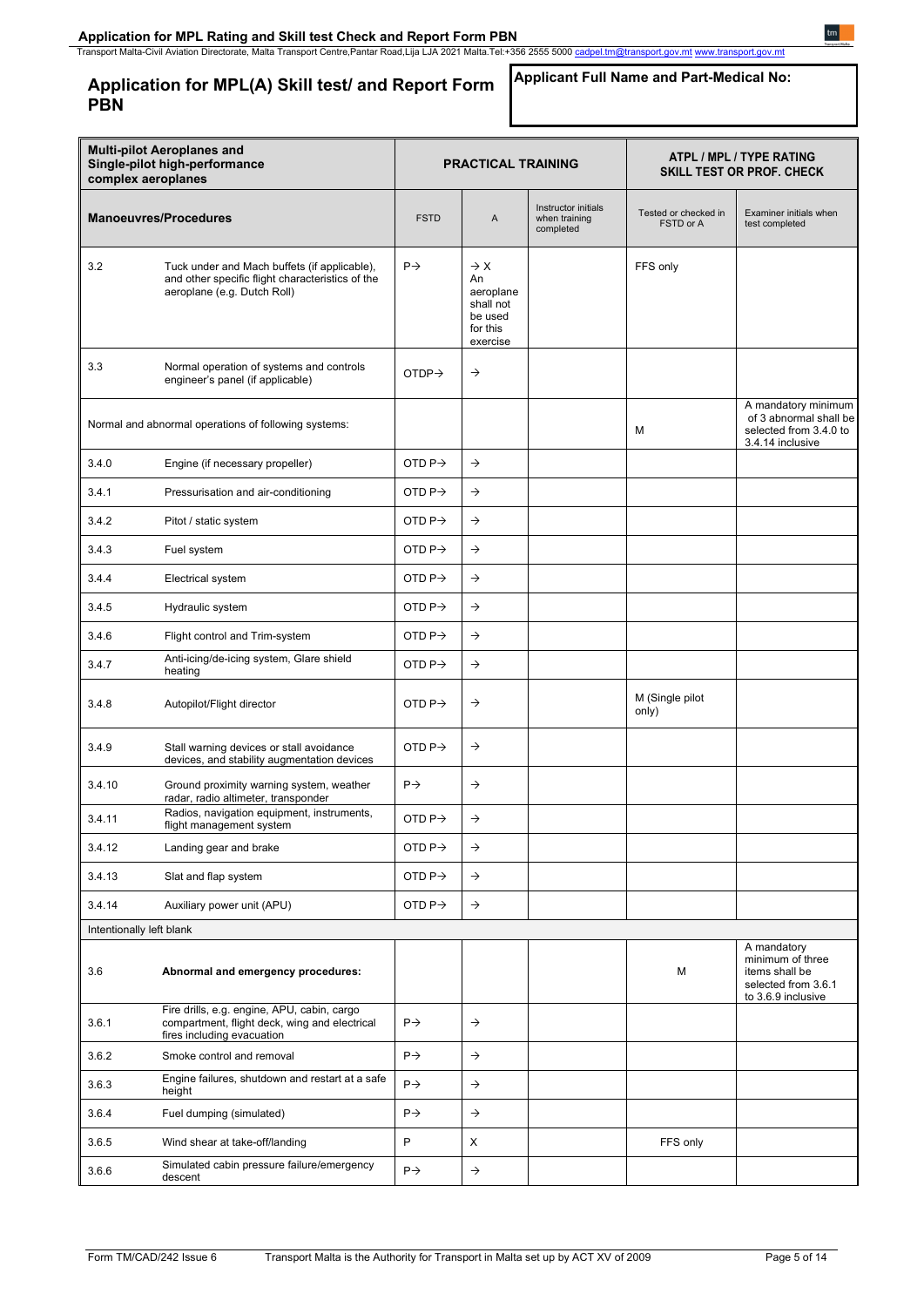# **Application for MPL(A) Skill test/ and Report Form PBN**

### **Applicant Full Name and Part-Medical No:**

| <b>Multi-pilot Aeroplanes and</b><br>Single-pilot high-performance<br>complex aeroplanes |                                                                                                                                                                                                                                                                                                                                                                                                                                                                                                                                                                                                                                                                                                                                                                                                                                                                                                                                                                                                | <b>PRACTICAL TRAINING</b>                                        |                                                                        |                                                   | ATPL / MPL / TYPE RATING<br>SKILL TEST OR PROF. CHECK |                                          |
|------------------------------------------------------------------------------------------|------------------------------------------------------------------------------------------------------------------------------------------------------------------------------------------------------------------------------------------------------------------------------------------------------------------------------------------------------------------------------------------------------------------------------------------------------------------------------------------------------------------------------------------------------------------------------------------------------------------------------------------------------------------------------------------------------------------------------------------------------------------------------------------------------------------------------------------------------------------------------------------------------------------------------------------------------------------------------------------------|------------------------------------------------------------------|------------------------------------------------------------------------|---------------------------------------------------|-------------------------------------------------------|------------------------------------------|
|                                                                                          | <b>Manoeuvres/Procedures</b>                                                                                                                                                                                                                                                                                                                                                                                                                                                                                                                                                                                                                                                                                                                                                                                                                                                                                                                                                                   | <b>FSTD</b>                                                      | A                                                                      | Instructor initials<br>when training<br>completed | Tested or checked in<br>FSTD or A                     | Examiner initials when<br>test completed |
| 3.6.7                                                                                    | Incapacitation of flight crew member                                                                                                                                                                                                                                                                                                                                                                                                                                                                                                                                                                                                                                                                                                                                                                                                                                                                                                                                                           | $P \rightarrow$                                                  | $\rightarrow$                                                          |                                                   |                                                       |                                          |
| 3.6.8                                                                                    | Other emergency procedures as outlined in the<br>appropriate Aeroplane Flight Manual (AFM)                                                                                                                                                                                                                                                                                                                                                                                                                                                                                                                                                                                                                                                                                                                                                                                                                                                                                                     | $P \rightarrow$                                                  | $\rightarrow$                                                          |                                                   |                                                       |                                          |
| 3.6.9                                                                                    | <b>TCAS</b> event                                                                                                                                                                                                                                                                                                                                                                                                                                                                                                                                                                                                                                                                                                                                                                                                                                                                                                                                                                              | <b>OTD</b><br>$P\rightarrow$                                     | An<br>aeroplane<br>shall not<br>be used                                |                                                   | FFS only                                              |                                          |
| 3.7<br>3.7.1                                                                             | Upset recovery training<br>Recovery from stall events in:<br>- take-off configuration;<br>- clean configuration at low altitude;<br>- clean configuration near maximum operating<br>altitude; and<br>- landing configuration.                                                                                                                                                                                                                                                                                                                                                                                                                                                                                                                                                                                                                                                                                                                                                                  | P<br><b>FFS</b><br>qualified<br>for the<br>training<br>task only | х<br>An aero-<br>plane<br>shall not<br>be used<br>for this<br>exercise |                                                   |                                                       |                                          |
| 3.7.2                                                                                    | The following upset exercises:<br>- recovery from nose-high at various bank<br>angles; and<br>- recovery from nose-low at various bank angles                                                                                                                                                                                                                                                                                                                                                                                                                                                                                                                                                                                                                                                                                                                                                                                                                                                  | P<br><b>FFS</b><br>qualified<br>for the<br>training<br>task only | X<br>An aero-<br>plane<br>shall not<br>be used<br>for this<br>exercise |                                                   | FFS only                                              |                                          |
| 3.8                                                                                      | Instrument flight procedures                                                                                                                                                                                                                                                                                                                                                                                                                                                                                                                                                                                                                                                                                                                                                                                                                                                                                                                                                                   |                                                                  |                                                                        |                                                   |                                                       |                                          |
| $3.8.1*$                                                                                 | Adherence to departure and arrival routes and<br><b>ATC</b> instructions                                                                                                                                                                                                                                                                                                                                                                                                                                                                                                                                                                                                                                                                                                                                                                                                                                                                                                                       | $P \rightarrow$                                                  | $\rightarrow$                                                          |                                                   | М                                                     |                                          |
| $3.8.2*$                                                                                 | Holding procedures                                                                                                                                                                                                                                                                                                                                                                                                                                                                                                                                                                                                                                                                                                                                                                                                                                                                                                                                                                             | $P \rightarrow$                                                  | $\rightarrow$                                                          |                                                   |                                                       |                                          |
| $3.8.3*$                                                                                 | 3D operations to DH/A of 200 feet (60 m) or to<br>higher minima if required by the approach<br>procedure                                                                                                                                                                                                                                                                                                                                                                                                                                                                                                                                                                                                                                                                                                                                                                                                                                                                                       |                                                                  |                                                                        |                                                   |                                                       |                                          |
|                                                                                          | Note: According to the AFM, RNP APCH procedures may require the use of autopilot or flight director. The procedure to be flown manually shall be chosen<br>taking into account such limitations (for example, choose an ILS for 3.8.3.1 in the case of such AFM limitation).                                                                                                                                                                                                                                                                                                                                                                                                                                                                                                                                                                                                                                                                                                                   |                                                                  |                                                                        |                                                   |                                                       |                                          |
| $3.8.3.1*$                                                                               | manually, without flight director                                                                                                                                                                                                                                                                                                                                                                                                                                                                                                                                                                                                                                                                                                                                                                                                                                                                                                                                                              | $P \rightarrow$                                                  | $\rightarrow$                                                          |                                                   | М<br>(skill test only)                                |                                          |
| $3.8.3.2*$                                                                               | manually, with flight director                                                                                                                                                                                                                                                                                                                                                                                                                                                                                                                                                                                                                                                                                                                                                                                                                                                                                                                                                                 | $P \rightarrow$                                                  | $\rightarrow$                                                          |                                                   |                                                       |                                          |
| $3.8.3.3*$                                                                               | with autopilot                                                                                                                                                                                                                                                                                                                                                                                                                                                                                                                                                                                                                                                                                                                                                                                                                                                                                                                                                                                 | $P \rightarrow$                                                  | $\rightarrow$                                                          |                                                   |                                                       |                                          |
| $3.8.3.4*$                                                                               | Manually, with one engine simulated inoperative;<br>engine failure has to be simulated during final<br>approach before passing 1 000 ft above<br>aerodrome level until touchdown or through the<br>complete missed approach procedure. In<br>aeroplanes which are not certificated as<br>transport category aeroplanes (JAR/FAR 25) or<br>as commuter category aeroplanes (SFAR 23),<br>the approach with simulated engine failure and<br>the ensuing go-around shall be initiated in<br>conjunction with the non-precision approach as<br>described in 3.8.4. The go-around shall be<br>initiated when reaching the published obstacle<br>clearance height/altitude (OCH/A); however, not<br>later than reaching an MDH/A of 500 ft above the<br>runway threshold elevation. In aeroplanes having<br>the same performance as a transport category<br>aeroplane regarding take-off mass and density<br>altitude, the instructor may simulate the engine<br>failure in accordance with 3.8.3.4. | $P\rightarrow$                                                   | $\rightarrow$                                                          |                                                   | М                                                     |                                          |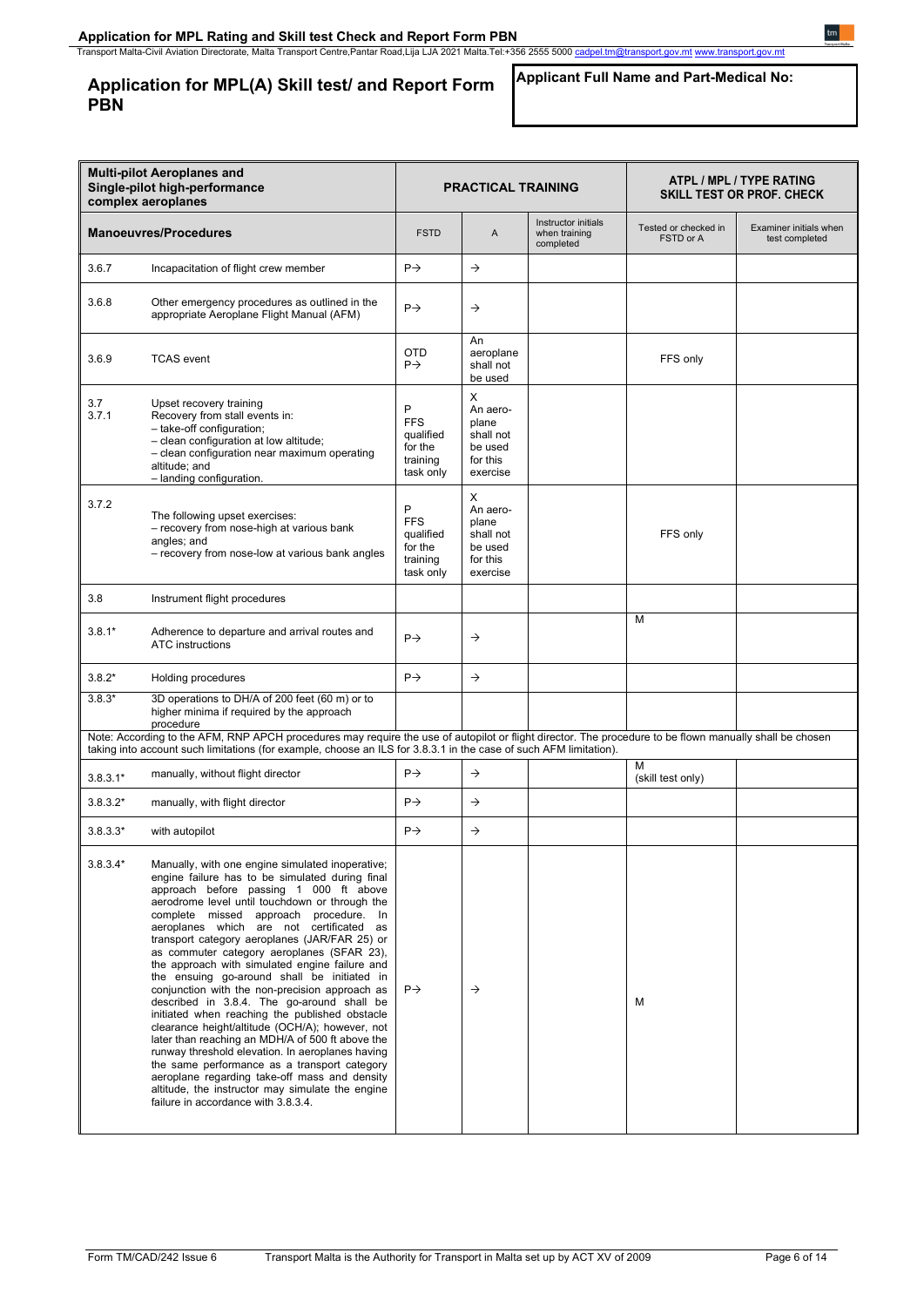# **Application for MPL(A) Skill test/ and Report Form PBN**

**Applicant Full Name and Part-Medical No:**

| <b>Multi-pilot Aeroplanes and</b><br>Single-pilot high-performance<br>complex aeroplanes |                                                                                                                                                                                                                                                                                                                                                                                                                                                                                                                                                                                                                                                                                                                                                                                                                                                                                                                                                                                         | <b>PRACTICAL TRAINING</b> |               |                                                   | ATPL / MPL / TYPE RATING<br><b>SKILL TEST OR PROF. CHECK</b> |                                          |
|------------------------------------------------------------------------------------------|-----------------------------------------------------------------------------------------------------------------------------------------------------------------------------------------------------------------------------------------------------------------------------------------------------------------------------------------------------------------------------------------------------------------------------------------------------------------------------------------------------------------------------------------------------------------------------------------------------------------------------------------------------------------------------------------------------------------------------------------------------------------------------------------------------------------------------------------------------------------------------------------------------------------------------------------------------------------------------------------|---------------------------|---------------|---------------------------------------------------|--------------------------------------------------------------|------------------------------------------|
|                                                                                          | <b>Manoeuvres/Procedures</b>                                                                                                                                                                                                                                                                                                                                                                                                                                                                                                                                                                                                                                                                                                                                                                                                                                                                                                                                                            | <b>FSTD</b>               | A             | Instructor initials<br>when training<br>completed | Tested or checked in<br>FSTD or A                            | Examiner initials when<br>test completed |
| $3.8.3.5*$                                                                               | Manually, with one engine simulated inoperative;<br>engine failure has to be simulated during final<br>approach after passing the outer marker (OM)<br>within a distance of not more than 4 NM until<br>touchdown or through the complete missed<br>approach procedure In aeroplanes which are not<br>certificated as transport category aeroplanes<br>(JAR/FAR 25) or as commuter category<br>aeroplanes (SFAR 23), the approach with<br>simulated engine failure and the ensuing go-<br>around shall be initiated in conjunction with the<br>non-precision approach as described in 3.8.4.<br>The go-around shall be initiated when reaching<br>the published OCH/A; however, not later than<br>reaching an MDH/A of 500 ft above the runway<br>threshold elevation. In aeroplanes having the<br>same performance as a transport category<br>aeroplane regarding take-off mass and density<br>altitude, the instructor may simulate the engine<br>failure in accordance with 3.8.3.4. | $P \rightarrow$           | $\rightarrow$ |                                                   | M                                                            |                                          |
| $3.8.4*$                                                                                 | 2D operations down to the MDH/A                                                                                                                                                                                                                                                                                                                                                                                                                                                                                                                                                                                                                                                                                                                                                                                                                                                                                                                                                         | $P^* \rightarrow$         | $\rightarrow$ |                                                   | M                                                            |                                          |
| 3.8.5                                                                                    | Circling approach under the following conditions:<br>(a)*approach to the authorised minimum circling<br>approach altitude at the aerodrome in question in<br>accordance with the local instrument approach<br>facilities in simulated instrument flight conditions;<br>followed by:<br>(b) circling approach to another runway at least<br>90° off centreline from the final approach used in<br>item (a), at the authorised minimum circling<br>approach altitude.<br>Remark: If (a) and (b) are not possible due to<br>ATC reasons, a simulated low visibility pattern                                                                                                                                                                                                                                                                                                                                                                                                                | $P^* \rightarrow$         | $\rightarrow$ |                                                   |                                                              |                                          |
|                                                                                          | may be performed.                                                                                                                                                                                                                                                                                                                                                                                                                                                                                                                                                                                                                                                                                                                                                                                                                                                                                                                                                                       |                           |               |                                                   |                                                              |                                          |
| 3.8.6                                                                                    | Visual approaches                                                                                                                                                                                                                                                                                                                                                                                                                                                                                                                                                                                                                                                                                                                                                                                                                                                                                                                                                                       | $P\rightarrow$            | $\rightarrow$ |                                                   |                                                              |                                          |
| <b>SECTION 4</b>                                                                         |                                                                                                                                                                                                                                                                                                                                                                                                                                                                                                                                                                                                                                                                                                                                                                                                                                                                                                                                                                                         |                           |               |                                                   |                                                              |                                          |
| 4.                                                                                       | <b>Missed Approach Procedures</b>                                                                                                                                                                                                                                                                                                                                                                                                                                                                                                                                                                                                                                                                                                                                                                                                                                                                                                                                                       | $P^* \rightarrow$         | $\rightarrow$ |                                                   |                                                              |                                          |
| 4.1                                                                                      | Go-around with all engines operating* during a<br>3D operation on reaching decision height                                                                                                                                                                                                                                                                                                                                                                                                                                                                                                                                                                                                                                                                                                                                                                                                                                                                                              | $P^* \rightarrow$         | $\rightarrow$ |                                                   |                                                              |                                          |
| 4.2                                                                                      | Go-around with all engines operating* from<br>various stages during an instrument approach                                                                                                                                                                                                                                                                                                                                                                                                                                                                                                                                                                                                                                                                                                                                                                                                                                                                                              | $P^* \rightarrow$         | $\rightarrow$ |                                                   |                                                              |                                          |
| 4.3                                                                                      | Other missed approach procedures                                                                                                                                                                                                                                                                                                                                                                                                                                                                                                                                                                                                                                                                                                                                                                                                                                                                                                                                                        | $P^* \rightarrow$         | $\rightarrow$ |                                                   |                                                              |                                          |
| $4.4*$                                                                                   | Manual go-around with the critical engine<br>simulated inoperative after an instrument<br>approach on reaching DH, MDH or MAPt                                                                                                                                                                                                                                                                                                                                                                                                                                                                                                                                                                                                                                                                                                                                                                                                                                                          | $P^* \rightarrow$         | $\rightarrow$ |                                                   | M                                                            |                                          |
| 4.5                                                                                      | Rejected landing with all engines operating:<br>- from various heights below DH/MDH;<br>- after touchdown (baulked landing)<br>In aeroplanes which are not certificated as<br>transport category aeroplanes (JAR/FAR 25) or<br>as commuter category aeroplanes (SFAR 23),<br>the rejected landing with all engines operating<br>shall be initiated below MDH/A or after<br>touchdown.                                                                                                                                                                                                                                                                                                                                                                                                                                                                                                                                                                                                   | $P\rightarrow$            | $\rightarrow$ |                                                   |                                                              |                                          |

 $t m$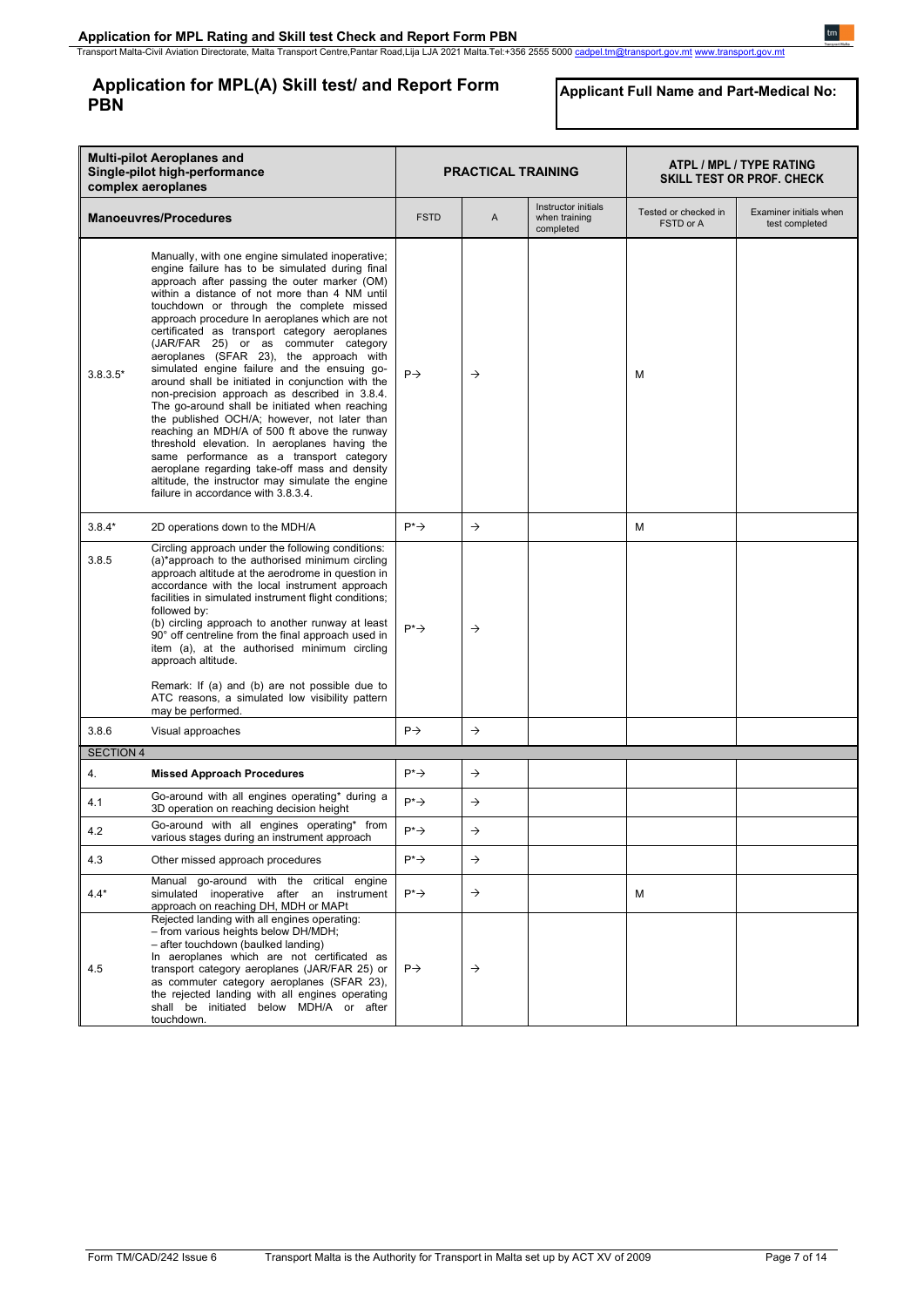**Application for MPL(A) Skill test/ and Report Form PBN**

# **Applicant Full Name and Part-Medical No:**

| <b>Multi-pilot Aeroplanes and</b><br>Single-pilot high-performance<br>complex aeroplanes |                                                                                                                                                                                                                                                                                                                                                                                                                                                                                            | <b>PRACTICAL TRAINING</b> |                                                                             |                                                   | ATPL / MPL / TYPE RATING<br>SKILL TEST OR PROF. CHECK |                                          |
|------------------------------------------------------------------------------------------|--------------------------------------------------------------------------------------------------------------------------------------------------------------------------------------------------------------------------------------------------------------------------------------------------------------------------------------------------------------------------------------------------------------------------------------------------------------------------------------------|---------------------------|-----------------------------------------------------------------------------|---------------------------------------------------|-------------------------------------------------------|------------------------------------------|
|                                                                                          | <b>Manoeuvres/Procedures</b>                                                                                                                                                                                                                                                                                                                                                                                                                                                               | <b>FSTD</b>               | A                                                                           | Instructor initials<br>when training<br>completed | Tested or checked in<br>FSTD or A                     | Examiner initials when<br>test completed |
| <b>SECTION 5</b>                                                                         |                                                                                                                                                                                                                                                                                                                                                                                                                                                                                            |                           |                                                                             |                                                   |                                                       |                                          |
| 5.                                                                                       | Landings                                                                                                                                                                                                                                                                                                                                                                                                                                                                                   |                           |                                                                             |                                                   |                                                       |                                          |
| 5.1                                                                                      | Normal<br>landings*<br>with<br>visual<br>reference<br>established when reaching DA/H following an<br>instrument approach operation                                                                                                                                                                                                                                                                                                                                                         | P                         |                                                                             |                                                   |                                                       |                                          |
| 5.2                                                                                      | Landing with simulated jammed<br>horizontal<br>stabiliser in any out-of-trim position                                                                                                                                                                                                                                                                                                                                                                                                      | $P \rightarrow$           | An<br>aeroplane<br>shall not<br>be used<br>for this<br>exercise             |                                                   | FFS only                                              |                                          |
| 5.3                                                                                      | Crosswind landings (a/c, if practicable)                                                                                                                                                                                                                                                                                                                                                                                                                                                   | $P \rightarrow$           | $\rightarrow$                                                               |                                                   |                                                       |                                          |
| 5.4                                                                                      | Traffic pattern and landing without extended or<br>with partly extended flaps and slats                                                                                                                                                                                                                                                                                                                                                                                                    | $P \rightarrow$           | $\rightarrow$                                                               |                                                   |                                                       |                                          |
| 5.5                                                                                      | Landing with critical engine simulated inoperative                                                                                                                                                                                                                                                                                                                                                                                                                                         | $P \rightarrow$           | $\rightarrow$                                                               |                                                   | М                                                     |                                          |
| 5.6                                                                                      | Landing with two engines inoperative:<br>- aeroplanes with 3 engines: the centre engine<br>and 1 outboard engine as far as practicable<br>according to data of the AFM,<br>- aeroplanes with 4 engines: 2 engines at one<br>side                                                                                                                                                                                                                                                           | P                         | X                                                                           |                                                   | м<br>FFS only<br>(skill test only)                    |                                          |
|                                                                                          | General remarks: Special requirements for extension of a type rating for instrument approaches down to a decision height of less than 200 feet (60m), i.e. Cat II/III operations.<br>Note: CAT II/III operations shall be accomplished in accordance with the applicable air operations requirements                                                                                                                                                                                       |                           |                                                                             |                                                   |                                                       |                                          |
| <b>SECTION 6</b>                                                                         |                                                                                                                                                                                                                                                                                                                                                                                                                                                                                            |                           |                                                                             |                                                   |                                                       |                                          |
| (200ft) (CAT II/III).<br>shall be used.                                                  | Additional authorisation on a type rating for instrument<br>approaches down to a decision height of less than 60 m<br>The following manoeuvres and procedures are the minimum<br>training requirements to permit instrument approaches down<br>to a DH of less that 60m (200ft). During the following<br>instrument approaches and missed approach procedures all<br>aeroplane equipment required for type certification of<br>instrument approaches down to a DH of less than 60m (200ft) |                           |                                                                             |                                                   |                                                       |                                          |
| $6.1*$                                                                                   | Rejected take-off at minimum authorised RVR                                                                                                                                                                                                                                                                                                                                                                                                                                                | $P^* \rightarrow$         | →x<br>An<br>aeroplane<br>shall not<br>used<br>be<br>this<br>for<br>exercise |                                                   | $M^*$                                                 |                                          |
| $6.2*$                                                                                   | CAT II/III approaches: in simulated instrument<br>flight conditions down to the applicable DH,<br>flight<br>guidance<br>Standard<br>using<br>system.<br>procedures of crew coordination (task sharing,<br>call out procedures, mutual surveillance,<br>information exchange and support) shall be<br>observed                                                                                                                                                                              | $P \rightarrow$           | →                                                                           |                                                   | М                                                     |                                          |
| $6.3*$                                                                                   | Go-around:<br>after approaches as indicated in 6.2 on reaching                                                                                                                                                                                                                                                                                                                                                                                                                             |                           |                                                                             |                                                   |                                                       |                                          |
|                                                                                          | DH.<br>The training shall also include a go-around due<br>to (simulated) insufficient RVR, wind shear,<br>aeroplane deviation in excess of approach limits<br>for a successful approach, and ground/airborne<br>equipment failure prior to reaching DH and, go-<br>around with simulated airborne equipment<br>failure.                                                                                                                                                                    | $P \rightarrow$           | $\rightarrow$                                                               |                                                   | M*                                                    |                                          |
| $6.4*$                                                                                   | $Landing(s)$ :<br>with visual reference established at DH following<br>an instrument approach.<br>Depending on the specific flight guidance<br>system, an automatic landing shall be performed                                                                                                                                                                                                                                                                                             | $P \rightarrow$           | $\rightarrow$                                                               |                                                   | м                                                     |                                          |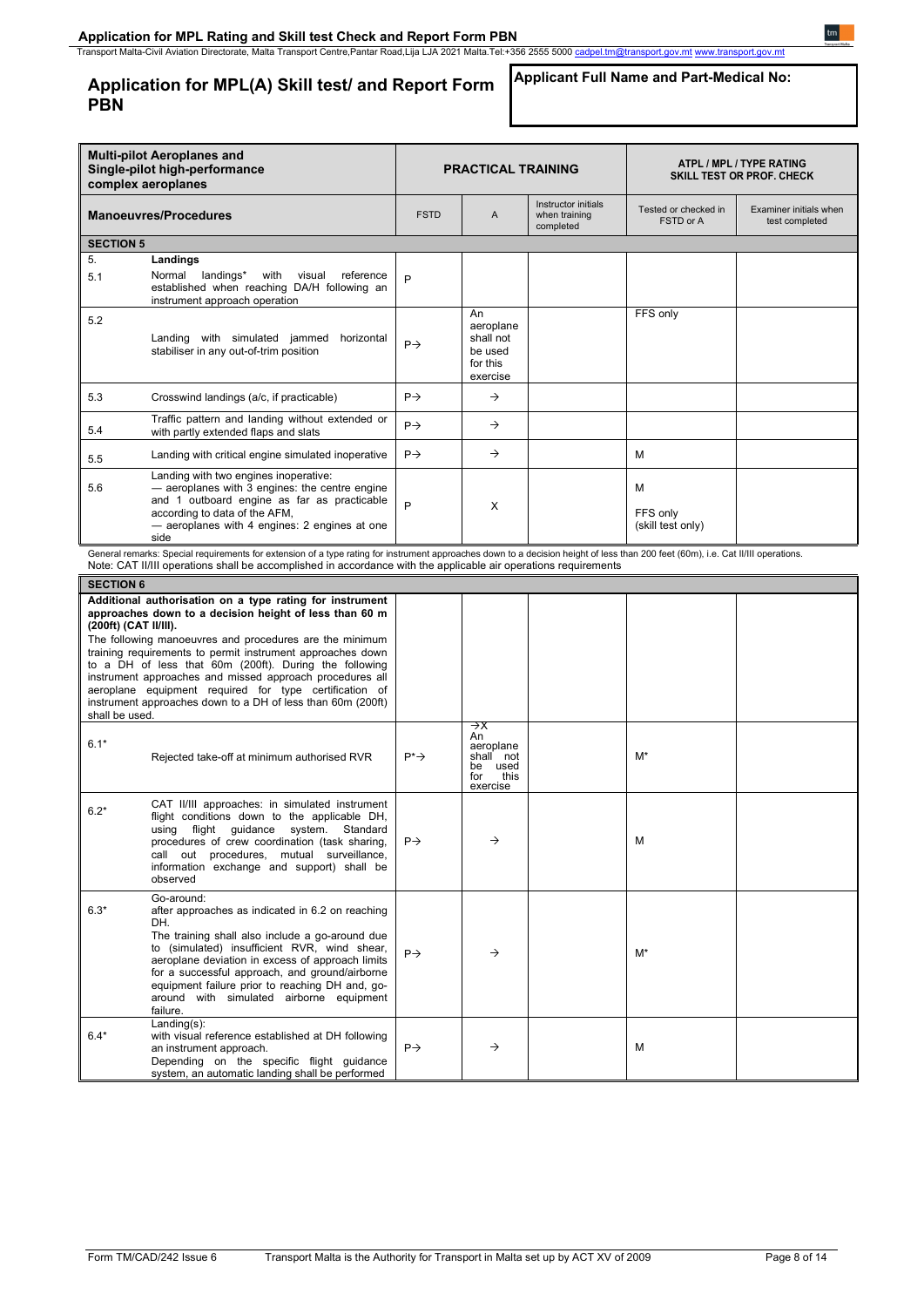# **Application for MPL(A) Skill test/ and Report Form PBN**

**Applicant Full Name and Part-Medical No:**

 $t m$ 

|                  | <b>Multi-pilot Aeroplanes and</b><br>Single-pilot high-performance<br>complex aeroplanes                                                                                                                                                                                                                                                                                                                                                                                                                                                 | <b>PRACTICAL TRAINING</b> |            |                   |                                                                        |                                                   |                                       | <b>MPL / TYPE RATING</b><br>SKILL TEST OR PROF. CHECK |  |
|------------------|------------------------------------------------------------------------------------------------------------------------------------------------------------------------------------------------------------------------------------------------------------------------------------------------------------------------------------------------------------------------------------------------------------------------------------------------------------------------------------------------------------------------------------------|---------------------------|------------|-------------------|------------------------------------------------------------------------|---------------------------------------------------|---------------------------------------|-------------------------------------------------------|--|
|                  | <b>Manoeuvres/Procedures</b>                                                                                                                                                                                                                                                                                                                                                                                                                                                                                                             | <b>OTD</b>                | <b>FTD</b> | <b>FFS</b>        | A                                                                      | Instructor initials<br>when training<br>completed | Chkd in<br><b>FFS</b><br>Α            | <b>Examiner initials</b><br>when test completed       |  |
| <b>SECTION 4</b> |                                                                                                                                                                                                                                                                                                                                                                                                                                                                                                                                          |                           |            |                   |                                                                        |                                                   |                                       |                                                       |  |
| 4.               | <b>Missed Approach Procedures</b>                                                                                                                                                                                                                                                                                                                                                                                                                                                                                                        |                           |            |                   |                                                                        |                                                   |                                       |                                                       |  |
| 4.1              | Go-around with all engines operating*<br>during a 3D operation on reaching decision<br>height                                                                                                                                                                                                                                                                                                                                                                                                                                            |                           |            | $P^* \rightarrow$ | $\rightarrow$                                                          |                                                   |                                       |                                                       |  |
| 4.2              | Other missed approach procedures                                                                                                                                                                                                                                                                                                                                                                                                                                                                                                         |                           |            | $P^* \rightarrow$ | $\rightarrow$                                                          |                                                   |                                       |                                                       |  |
| $4.3*$           | Manual go-around with the critical engine<br>simulated inoperative after an instrument<br>approach on reaching DH, MDH or MAPt                                                                                                                                                                                                                                                                                                                                                                                                           |                           |            | $P^* \rightarrow$ | $\rightarrow$                                                          |                                                   | M                                     |                                                       |  |
| 4.4              | Rejected landing at 15m (50ft) above<br>runway threshold and go-around                                                                                                                                                                                                                                                                                                                                                                                                                                                                   |                           |            | $P\rightarrow$    | $\rightarrow$                                                          |                                                   |                                       |                                                       |  |
| <b>SECTION 5</b> |                                                                                                                                                                                                                                                                                                                                                                                                                                                                                                                                          |                           |            |                   |                                                                        |                                                   |                                       |                                                       |  |
| 5.<br>5.1        | Landings<br>Normal landings* with visual reference<br>established when reaching DA/H following<br>an instrument approach operation                                                                                                                                                                                                                                                                                                                                                                                                       |                           |            | P'                |                                                                        |                                                   |                                       |                                                       |  |
| 5.2              | Landing with simulated jammed horizontal<br>stabiliser in any out-of-trim position                                                                                                                                                                                                                                                                                                                                                                                                                                                       |                           |            | $P \rightarrow$   | An aircraft may<br>not be used for<br>this exercise                    |                                                   |                                       |                                                       |  |
| 5.3              | Crosswind landings (a/c, if practicable)                                                                                                                                                                                                                                                                                                                                                                                                                                                                                                 |                           |            | $P \rightarrow$   | $\rightarrow$                                                          |                                                   |                                       |                                                       |  |
| 5.4              | Traffic<br>pattern and<br>landing<br>without<br>extended or with partly extended flaps and<br>slats                                                                                                                                                                                                                                                                                                                                                                                                                                      |                           |            | $P\rightarrow$    | $\rightarrow$                                                          |                                                   |                                       |                                                       |  |
| 5.5              | Landing with critical engine simulated<br>inoperative                                                                                                                                                                                                                                                                                                                                                                                                                                                                                    |                           |            | $P \rightarrow$   | $\rightarrow$                                                          |                                                   | M                                     |                                                       |  |
| 5.6              | Landing with two engines inoperative:<br>- aeroplanes with 3 engines: the centre<br>engine and 1 outboard engine as far as<br>practicable according to data of the AFM,<br>- aeroplanes with 4 engines: 2 engines at<br>one side                                                                                                                                                                                                                                                                                                         |                           |            | P                 | Х                                                                      |                                                   | М<br>FFS only<br>(skill test<br>only) |                                                       |  |
|                  | General remarks: Special requirements for extension of a type rating for instrument approaches down to a decision height of less than 200 feet (60m), i.e. Cat II/III operations.<br>Note: CAT II/III operations shall be accomplished in accordance with the applicable air operations requirements                                                                                                                                                                                                                                     |                           |            |                   |                                                                        |                                                   |                                       |                                                       |  |
| <b>SECTION 6</b> |                                                                                                                                                                                                                                                                                                                                                                                                                                                                                                                                          |                           |            |                   |                                                                        |                                                   |                                       |                                                       |  |
|                  | Additional authorisation on a type rating for<br>instrument approaches down to a decision<br>height of less than 60 m (200ft) (CAT II/III).<br>The following manoeuvres and procedures are the<br>minimum training requirements to permit instrument<br>approaches down to a DH of less that 60m (200ft).<br>During the following instrument approaches and<br>missed approach procedures all aeroplane<br>equipment required for type certification of<br>instrument approaches down to a DH of less than<br>60m (200ft) shall be used. |                           |            |                   |                                                                        |                                                   |                                       |                                                       |  |
| $6.1*$           | Rejected take-off at minimum authorised<br><b>RVR</b>                                                                                                                                                                                                                                                                                                                                                                                                                                                                                    |                           |            | $P^* \rightarrow$ | $\rightarrow$ X<br>An aircraft may<br>not be used for<br>this exercise |                                                   | $M^*$                                 |                                                       |  |
| $6.2*$           | CAT II/III approaches: in simulated<br>instrument flight conditions down to the<br>applicable DH, using flight guidance<br>system. Standard procedures of crew<br>coordination (task sharing, call out<br>procedures,<br>mutual<br>surveillance,<br>information exchange and support) shall<br>be observed                                                                                                                                                                                                                               |                           |            | $P\rightarrow$    | $\rightarrow$                                                          |                                                   | M                                     |                                                       |  |
| $6.3*$           | Go-around:<br>after approaches as indicated in 6.2 on<br>reaching DH.<br>The training shall also include a go-around<br>due to (simulated) insufficient RVR, wind<br>shear, aeroplane deviation in excess of<br>approach limits for a successful approach,<br>and ground/airborne equipment failure<br>prior to reaching DH and, go-around with<br>simulated airborne equipment failure.                                                                                                                                                 |                           |            | $P\rightarrow$    | $\rightarrow$                                                          |                                                   | M*                                    |                                                       |  |
| $6.4*$           | $Landing(s)$ :<br>with visual reference established at DH<br>following an instrument approach.<br>Depending on the specific flight guidance<br>system, an automatic landing shall be<br>performed                                                                                                                                                                                                                                                                                                                                        |                           |            | $P\rightarrow$    | $\rightarrow$                                                          |                                                   | М                                     |                                                       |  |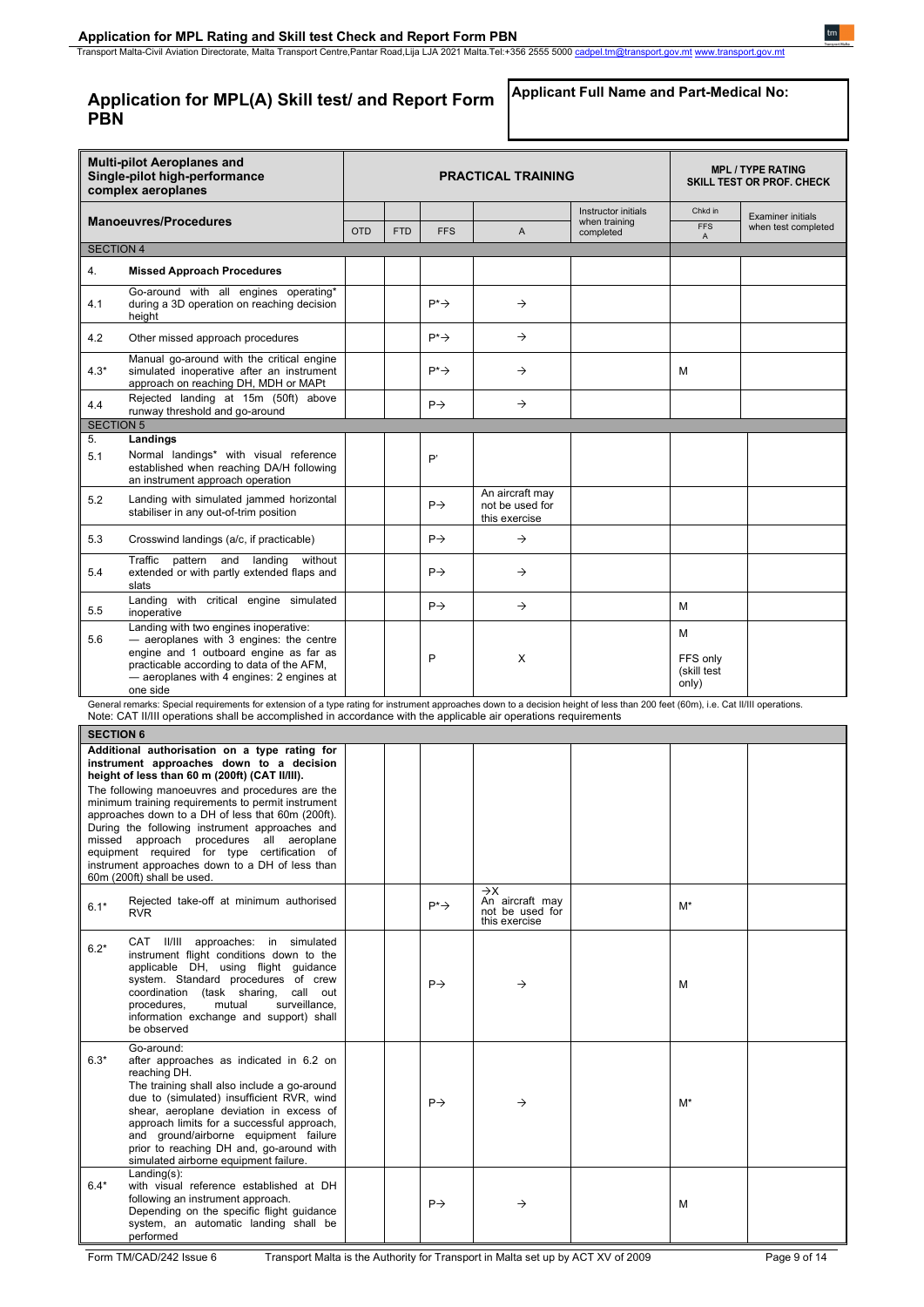| Application for MPL Rating and Skill test Check and Report Form PBN                     |                      | Transport Malta-Civil Aviation Directorate, Malta Transport Centre, Pantar Road, Lija LJA 2021 Malta.Tel:+356 2555 5000 cadpel.tm@transport.gov.mt www.transport.gov.mt                                                                                                                                                                                                                                                                                                                                                                                             |  |  |  |  |  |
|-----------------------------------------------------------------------------------------|----------------------|---------------------------------------------------------------------------------------------------------------------------------------------------------------------------------------------------------------------------------------------------------------------------------------------------------------------------------------------------------------------------------------------------------------------------------------------------------------------------------------------------------------------------------------------------------------------|--|--|--|--|--|
| <b>Result of MPL Skill test</b><br><b>Details and Result of the Check</b><br><b>PBN</b> |                      | <b>Part-Medical No:</b>                                                                                                                                                                                                                                                                                                                                                                                                                                                                                                                                             |  |  |  |  |  |
| To be completed by the designated Examiner                                              |                      |                                                                                                                                                                                                                                                                                                                                                                                                                                                                                                                                                                     |  |  |  |  |  |
| Details of Check:                                                                       |                      |                                                                                                                                                                                                                                                                                                                                                                                                                                                                                                                                                                     |  |  |  |  |  |
|                                                                                         |                      |                                                                                                                                                                                                                                                                                                                                                                                                                                                                                                                                                                     |  |  |  |  |  |
|                                                                                         |                      |                                                                                                                                                                                                                                                                                                                                                                                                                                                                                                                                                                     |  |  |  |  |  |
| $\sqcup$ COPI                                                                           | $\Box$ Aeroplane     | $\Box$ Simulator                                                                                                                                                                                                                                                                                                                                                                                                                                                                                                                                                    |  |  |  |  |  |
|                                                                                         |                      |                                                                                                                                                                                                                                                                                                                                                                                                                                                                                                                                                                     |  |  |  |  |  |
|                                                                                         |                      |                                                                                                                                                                                                                                                                                                                                                                                                                                                                                                                                                                     |  |  |  |  |  |
|                                                                                         |                      |                                                                                                                                                                                                                                                                                                                                                                                                                                                                                                                                                                     |  |  |  |  |  |
|                                                                                         |                      |                                                                                                                                                                                                                                                                                                                                                                                                                                                                                                                                                                     |  |  |  |  |  |
|                                                                                         |                      | Blocks-off ___________________________Blocks-on_________________________Block time: __________________________                                                                                                                                                                                                                                                                                                                                                                                                                                                      |  |  |  |  |  |
| Result of the test on<br>$\Box$ 1 <sup>st</sup> Attempt                                 |                      | $\Box$ 2 <sup>nd</sup> Attempt:                                                                                                                                                                                                                                                                                                                                                                                                                                                                                                                                     |  |  |  |  |  |
| * delete as necessary                                                                   |                      | <b>Applicant's Signature:</b>                                                                                                                                                                                                                                                                                                                                                                                                                                                                                                                                       |  |  |  |  |  |
| PASS*<br>$FAIL^*$                                                                       | <b>PARTIAL PASS*</b> |                                                                                                                                                                                                                                                                                                                                                                                                                                                                                                                                                                     |  |  |  |  |  |
|                                                                                         |                      |                                                                                                                                                                                                                                                                                                                                                                                                                                                                                                                                                                     |  |  |  |  |  |
| <b>Examiner Remarks:</b>                                                                |                      |                                                                                                                                                                                                                                                                                                                                                                                                                                                                                                                                                                     |  |  |  |  |  |
|                                                                                         |                      |                                                                                                                                                                                                                                                                                                                                                                                                                                                                                                                                                                     |  |  |  |  |  |
|                                                                                         |                      |                                                                                                                                                                                                                                                                                                                                                                                                                                                                                                                                                                     |  |  |  |  |  |
| and requirements as the applicant's competent authority.                                |                      | I hereby declare that I have established communication with the applicant without language barriers. I made<br>the applicant aware of the consequences of providing incomplete, inaccurate or false information. I verified<br>that the applicant complies with the qualification, training and experience requirements in Part-FCL. I confirm<br>that all required manoeuvres and exercises have been completed, as well as the verbal theoretical<br>examination, where applicable. I also declare that I have reviewed and applied the Malta national procedures |  |  |  |  |  |
|                                                                                         |                      |                                                                                                                                                                                                                                                                                                                                                                                                                                                                                                                                                                     |  |  |  |  |  |
|                                                                                         |                      |                                                                                                                                                                                                                                                                                                                                                                                                                                                                                                                                                                     |  |  |  |  |  |
|                                                                                         |                      | Date of Signature: Date of Signature:                                                                                                                                                                                                                                                                                                                                                                                                                                                                                                                               |  |  |  |  |  |

**Second**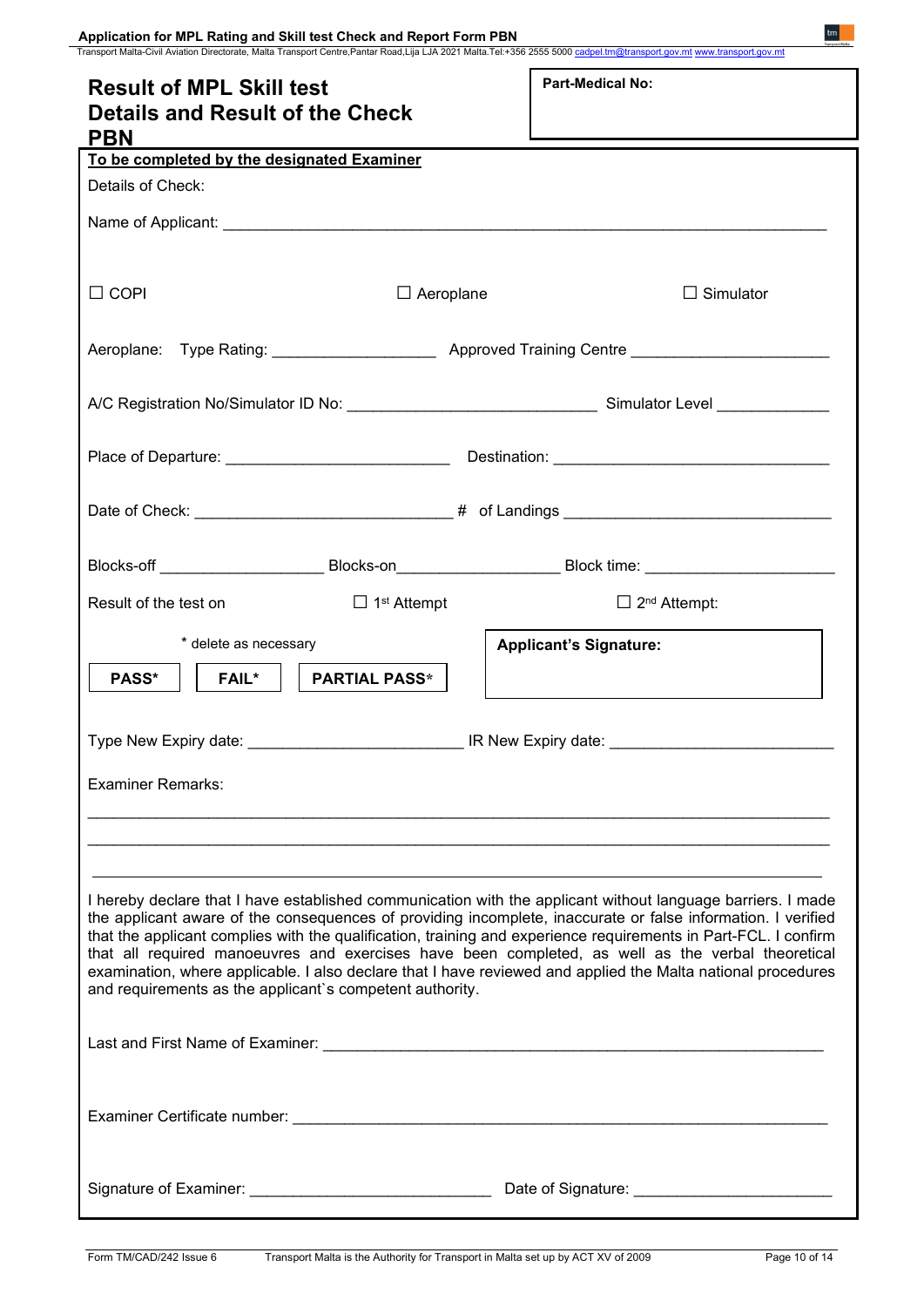#### **Application for MPL Rating and Skill test Check and Report Form PBN**

Transport Malta-Civil Aviation Directorate, Malta Transport Centre,Pantar Road,Lija LJA 2021 Malta.Tel:+356 2555 5000

#### **A. General**

1. Applicants for a skill test shall have received instruction in the same class or type of aircraft to be used in the test.

The training for MPA and PL type ratings shall be conducted in an FFS or in a combination of FSTD(s) and FFS. The skill test or proficiency check for MPA and PL type ratings and the issue of an ATPL and an MPL, shall be conducted in an FFS, if available.

The training, skill test or proficiency check for class or type ratings for SPA and helicopters shall be conducted in:

- (a) an available and accessible FFS, or
- (b) a combination of  $\text{FSTD}(s)$  and the aircraft if an  $\text{FFS}$  is not available or accessible; or (c) the aircraft if no  $\text{FSTD}$  is available or accessible.
- the aircraft if no FSTD is available or accessible.

If FSTDs are used during training, testing or checking, the suitability of the FSTDs used shall be verified against the applicable 'Table of functions and subjective tests' and the applicable 'Table of FSTD validation tests' contained in the primary reference document applicable for the device used. All restrictions and limitations indicated on the device's qualification certificate shall be considered.

2. Failure to achieve a pass in all sections of the test in two attempts will require further training.

3. There is no limit to the number of skill tests that may be attempted.

#### **CONTENT OF THE TRAINING/ SKILL TEST/PROFICIENCY CHECK**

4. Unless otherwise determined in the operational suitability data established in accordance with Annex I (Part-21) to Regulation (EU) No 748/2012 (OSD), the syllabus of flight instruction, the skill test and the proficiency check shall comply with this Appendix. The syllabus, skill test and proficiency check may be reduced to give credit for previous experience on similar aircraft types, as determined in the OSD.

5. Except in the case of skill tests for the issue of an ATPL, when so defined in the OSD for the specific aircraft, credit may be given for skill test items common to other types or variants where the pilots are qualified.

#### **CONDUCT OF THE TEST/CHECK**

6. The examiner may choose between different skill test or proficiency check scenarios containing simulated relevant operations. Full-flight simulators and other training devices shall be used, as established in this Annex (Part-FCL).

7. During the proficiency check, the examiner shall verify that holders of the class or type rating maintain an adequate level of theoretical knowledge.

8. Should applicants choose to terminate a skill test for reasons considered inadequate by the examiner, they shall retake the entire skill test. If the test is terminated for reasons considered adequate by the examiner, only those sections not completed shall be tested in a further flight.

9. At the discretion of the examiner, any manoeuvre or procedure of the test may be repeated once by the applicants. The examiner may stop the test at any stage if it is considered that the applicants' demonstration of flying skill requires a complete retest.

10. Applicants shall be required to fly the aircraft from a position where the PIC or co-pilot functions, as relevant, can be performed. Under single-pilot conditions, the test shall be performed as if there was no other crew member present.

11. During preflight preparation for the test, applicants are required to determine power settings and speeds. Applicants shall indicate to the examiner the checks and duties carried out, including the identification of radio facilities. Checks shall be completed in accordance with the checklist for the aircraft on which the test is being taken and, if applicable, with the MCC concept. Performance data for take-off, approach and landing shall be calculated by applicants in compliance with the operations manual or flight manual for the aircraft used. Decision heights/altitudes, minimum descent heights/altitudes and missed approach point shall be agreed upon with the examiner.

12. The examiner shall take no part in the operation of the aircraft except where intervention is necessary in the interests of safety or to avoid unacceptable delay to other traffic.

#### **SPECIFIC REQUIREMENTS FOR THE SKILL TEST/PROFICIENCY CHECK FOR MULTI-PILOT AIRCRAFT TYPE RATINGS, FOR SINGLE-PILOT AEROPLANE TYPE RATINGS WHEN OPERATED IN MULTI-PILOT OPERATIONS, FOR MPL AND ATPL**

13. The skill test for a multi-pilot aircraft or a single-pilot aeroplane when operated in multi-pilot operations shall be performed in a multi-crew environment. Another applicant or another type rated qualified pilot may function as the second pilot. If an aircraft is used, the second pilot shall be the examiner or an instructor.

14. Applicants shall operate as PF during all sections of the skill test, except for abnormal and emergency procedures, which may be conducted as PF or PM in accordance with MCC. Applicants for the initial issue of a multi-pilot aircraft type rating or ATPL shall also demonstrate the ability to act as PM. Applicants may choose either the left-hand or the right-hand seat for the skill test if all items can be executed from the selected seat.

15. The following matters shall be specifically checked by the examiner for applicants for the ATPL or a type rating for multi-pilot aircraft or for multipilot operations in a single-pilot aeroplane extending to the duties of a PIC, irrespective of whether the applicants act as PF or PM:

- (a) managing crew cooperation;
- (b) maintaining a general survey of the aircraft operation by appropriate supervision; and
- (c) setting priorities and making decisions in accordance with safety aspects and relevant rules and regulations appropriate to the operational situation, including emergencies.

16. The test or check should be accomplished under IFR, if the IR rating is included, and as far as possible be accomplished in a simulated commercial air transport environment. An essential element to be checked is the ability to plan and conduct the flight from routine briefing material.

17. When the type rating course has included less than 2 hours of flight training in the aircraft, the skill test may be conducted in an FFS and may be completed before the flight training in the aircraft.

The approved flight training shall be performed by a qualified instructor under the responsibility of:

(a) an ATO; or

- (b) an organisation holding an AOC issued in accordance with Annex III (Part-ORO) to Regulation (EU) No 965/2012 and specifically approved for such training; or
- (c) the instructor, in cases where no aircraft flight training for SP aircraft at an ATO or AOC holder is approved, and the aircraft flight training was approved by the applicants' competent authority.

A certificate of completion of the type rating course including the flight training in the aircraft shall be forwarded to the competent authority before the new type rating is entered in the applicants' licence.

18. For the upset recovery training, 'stall event' means either an approach-to-stall or a stall. An FFS can be used by the ATO to either train recovery from a stall or demonstrate the type-specific characteristics of a stall, or both, provided that:

- (a) the FFS has been qualified in accordance with the special evaluation requirements in CS-FSTD(A); and
- (b) the ATO has successfully demonstrated to the competent authority that any negative transfer of training is mitigated.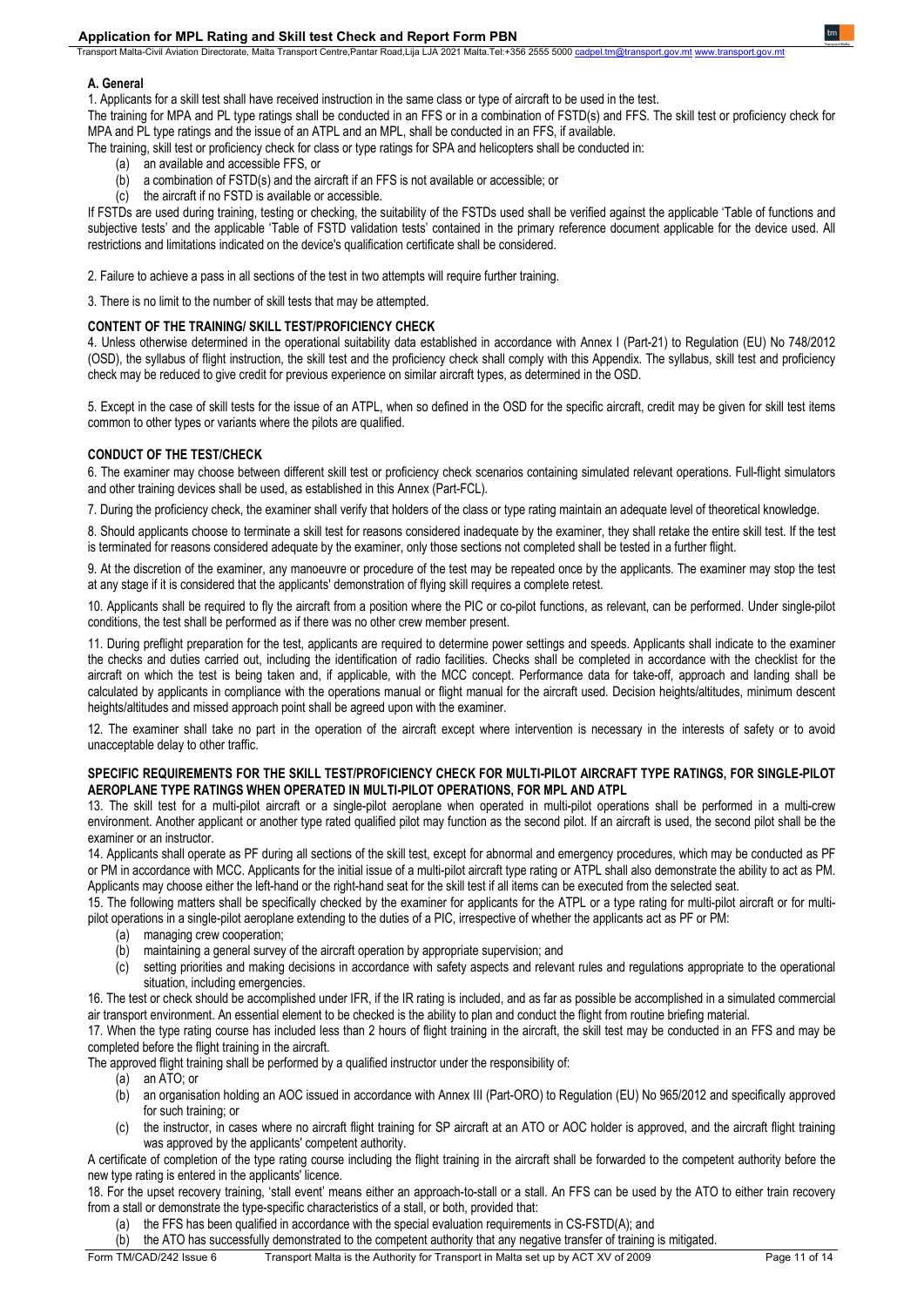Transport Malta-Civil Aviation Directorate, Malta Transport Centre,Pantar Road,Lija LJA 2021 Malta.Tel:+356 2555 5000

#### **B. Specific requirements for the aeroplane category**

#### PASS MARKS

In the case of multi-pilot and single-pilot high-performance complex aeroplanes, applicants shall pass all sections of the skill test or proficiency check. Failure in more than five items will require applicants to take the entire test or check again. Applicants failing 5 or fewer items shall take the failed items again. Failure in any item on the retest or recheck, including those items that have been passed on a previous attempt, will require applicants to repeat the entire check or test again. Section 6 is not part of the ATPL or MPL skill test. If applicants only fail or do not take Section 6, the type rating will be issued without CAT II or CAT III privileges. To extend the type rating privileges to CAT II or CAT III, applicants shall pass the Section 6 on the appropriate type of aircraft.

#### **FLIGHT TEST TOLERANCE**

3. Applicants shall demonstrate the ability to:

- (a) operate the aeroplane within its limitations;
- (b) complete all manoeuvres with smoothness and accuracy;
- (c) exercise good judgement and airmanship;
- (d) apply aeronautical knowledge;
- (e) maintain control of the aeroplane at all times in such a manner that the successful outcome of a procedure or manoeuvre is never in doubt;<br>(f) understand and apply crew coordination and incapacitation procedures, if ap
- understand and apply crew coordination and incapacitation procedures, if applicable; and
- (g) communicate effectively with the other crew members, if applicable.

4. The following limits shall apply, corrected to make allowance for turbulent conditions and the handling qualities and performance of the aeroplane used:

| Height  | Generally                                  | $± 100$ feet            | Tracking | on radio aids                                                                     | $± 5^\circ$                                                                                                                                                                                                                |
|---------|--------------------------------------------|-------------------------|----------|-----------------------------------------------------------------------------------|----------------------------------------------------------------------------------------------------------------------------------------------------------------------------------------------------------------------------|
|         | Starting a go-around at decision<br>height | $+50$ feet $/$ - 0 feet |          | For "angular" deviations                                                          | half scale deflection, azimuth and<br>glide path (e.g. LPV, ILS, MLS,                                                                                                                                                      |
|         | Minimum descent height/altitude            | $+50$ feet/ $-0$ feet   |          |                                                                                   | GLS)                                                                                                                                                                                                                       |
| Heading | all engines operating                      | $± 5^\circ$             |          | 2D (LNAV) and 3D<br>(LNAV/VNAV) "linear"<br>deviations                            | Cross track error/deviation shall<br>normally be limited to<br>$±$ 1/2 the RNP value associated<br>with the procedure. Brief<br>deviations from this standard up to<br>a maximum of 1 time the RNP<br>value are allowable. |
|         | with simulated engine failure              | $± 10^{\circ}$          |          |                                                                                   |                                                                                                                                                                                                                            |
|         |                                            |                         |          | 3D linear vertical deviations<br>(e.g. RNP APCH<br>(LNAV/VNAV) using<br>BaroVNAV) | not more than -75 feet below the<br>vertical profile at any time, and not<br>more than +75 feet above the<br>vertical profile at or below 1 000<br>feet above aerodrome level                                              |
| Speed   | all engines operating                      | $± 5$ knots             |          |                                                                                   |                                                                                                                                                                                                                            |
|         | with simulated engine failure              | + 10 knots/- 5 knots    |          |                                                                                   |                                                                                                                                                                                                                            |

#### **CONTENT OF THE TRAINING/SKILL TEST/PROFICIENCY CHECK**

6. Multi-pilot aeroplanes and single-pilot high performance complex aeroplanes:

(a) The following symbols mean:<br>P = Trained as

- $\overline{P}$  =  $\overline{P}$  Trained as PIC or co-pilot and as PF and PM for the issue of a type rating as applicable.<br>OTD = Other training devices may be used for this exercise.
- = Other training devices may be used for this exercise.
- X = An FFS shall be used for this exercise; otherwise an aeroplane shall be used if appropriate for the manoeuvre or procedure.<br>P# = The training shall be complemented by supervised aeroplane inspection.
- = The training shall be complemented by supervised aeroplane inspection.

(b) The practical training shall be conducted at least at the training equipment level shown as (P), or may be conducted up to any higher equipment level shown by the arrow (---->).

The following abbreviations are used to indicate the training equipment used:

- $A =$  aeroplane<br>FFS = full-flight s
- full-flight simulator
- FSTD = flight simulator training device

(c) The starred items (\*) shall be flown solely by reference to instruments.

(d) Where the letter 'M' appears in the skill test or proficiency check column, this will indicate a mandatory exercise.

(e) An FFS shall be used for practical training and testing if the FFS forms part of an approved type rating course. The following considerations will apply to the approval of the course:

(i) the qualifications of the instructors;

(ii) the qualification and the amount of training provided on the course in an FSTD; and

(iii) the qualifications and previous experience on similar types of the pilots under training.

(f) Manoeuvres and procedures shall include MCC for multi-pilot aeroplane and for single-pilot high-performance complex aeroplanes in multi-pilot operations.

(g) Manoeuvres and procedures shall be conducted in single-pilot role for single-pilot high-performance complex aeroplanes in single-pilot operations.

(h) In the case of single-pilot high-performance complex aeroplanes, when a skill test or proficiency check is performed in multi-pilot operations, the type rating shall be restricted to multi-pilot operations. If privileges of single-pilot are sought, the manoeuvres/procedures in 2.5, 3.8.3.4, 4.4, 5.5 and at least one manoeuvre/procedure from Section 3.4 have to be completed in addition as single-pilot.

(i) In the case of a restricted type rating issued in accordance with FCL.720.A(c), applicants shall fulfil the same requirements as other applicants for the type rating except for the practical exercises relating to the take-off and landing phases.

(j) To establish or maintain PBN privileges, one approach shall be an RNP APCH. Where an RNP APCH is not practicable, it shall be performed in an appropriately equipped FSTD.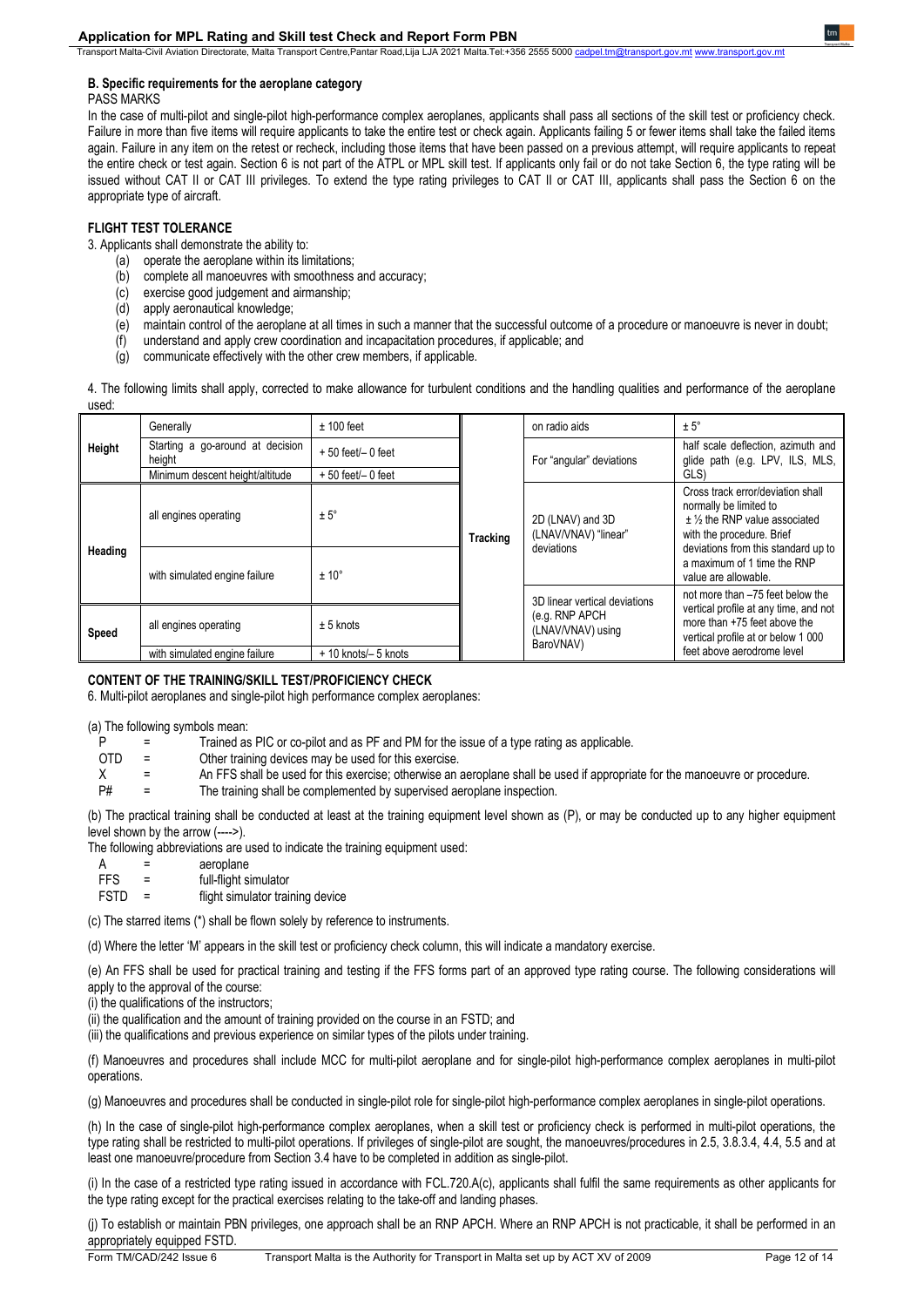nsport Malta-Civil Aviation Directorate, Malta Transport Centre,Pantar Road,Lija LJA 2021 Malta.Tel:+356 2555 5000 c

# **Submission Instructions**

Send completed form to: Transport Malta-Civil Aviation Directorate, Malta Transport Centre, Pantar Road, Lija LJA 2021 Malta

### **Documents Required:** 1. A copy of the Malta ID Card (both sides) or Passport 2. A copy of the Malta Part-Medical Certificate 3. Log Book – Showing all flight instruction / instrument flight instruction / instrument ground instruction which must be counter-signed by the respective instructor . 4. Copy of ATO Approval Certificate where MPL instruction was given, for initial issue (if not issued by Transport Malta) 5. A copy of the Course Completion Certificate for the MPL [Original has to be presented before licence is collected]. 6. Copy of Designated Examiner Certificate if not issued by Transport Malta 7. Copy of Language Proficiency Certificate issued by Transport Malta 8. Proof of aircraft landings where applicable for issue of the MPL (logbook or certification) 9. A copy of the ATPL(A) Theoretical Knowledge Examination Results [If not issued by Transport Malta original has to be presented before licence is collected.] 10. Copy of simulator approval certificate 11. A copy of the MCC completion certificate for initial issue 12. Copy of Course Completion Certificate for Advanced UPRT for initial issue **Also for Conversion from ICAO MPL only :** 13. Verification from ICAO signatory state 14. Copy of ICAO MPL 15. Copy of ICAO medical certificate **Office use Only** ① ② ③ ④ ⑤ ⑥ ⑦ ⑧ ⑨ ⑩ ⑪ ⑫ ⑬ ⑭ ⑮ ⑯

## **It is important to send all the documents to avoid a delay in the issue of the licence.**

**Fee**: The applicable fee in the Malta Air Navigation Order / Scheme of Charges on the Transport Malta website has to be submitted with the application.

**Queries**: If you need additional information send an email to [cadpel.tm@transport.gov.mt](mailto:cadpel.tm@transport.gov.mt) to the attention of: **Personnel Licensing Section, Transport Malta Civil Aviation Directorate - giving your contact telephone** number.